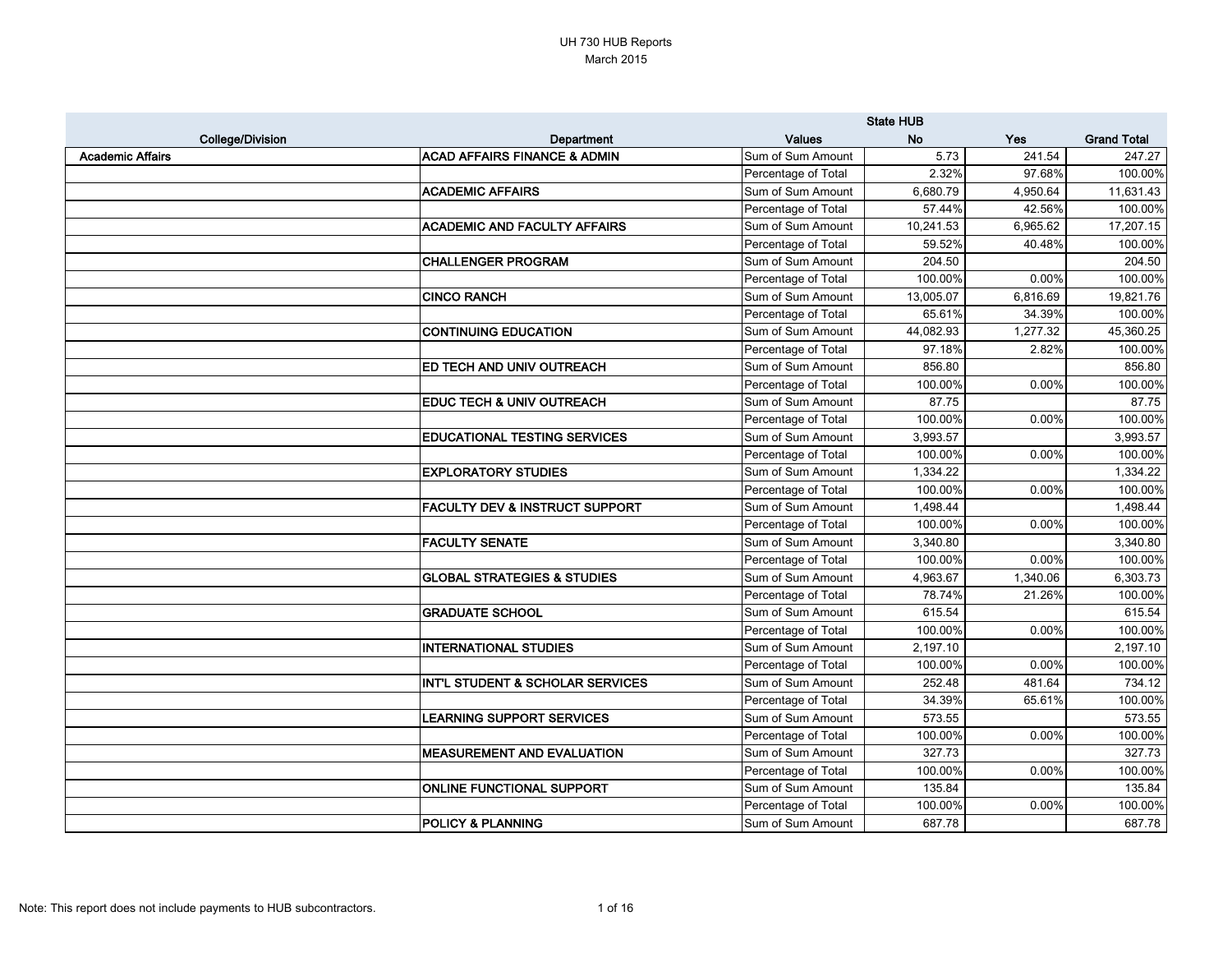|                                           |                                      |                     | <b>State HUB</b> |           |                    |
|-------------------------------------------|--------------------------------------|---------------------|------------------|-----------|--------------------|
| <b>College/Division</b>                   | Department                           | <b>Values</b>       | <b>No</b>        | Yes       | <b>Grand Total</b> |
| <b>Academic Affairs</b>                   | <b>POLICY &amp; PLANNING</b>         | Percentage of Total | 100.00%          | 0.00%     | 100.00%            |
|                                           | <b>STEM CENTER</b>                   | Sum of Sum Amount   | 205.66           |           | 205.66             |
|                                           |                                      | Percentage of Total | 100.00%          | 0.00%     | 100.00%            |
|                                           | STRATEGIC ENROLLMENT PLANNING        | Sum of Sum Amount   | 985.21           |           | 985.21             |
|                                           |                                      | Percentage of Total | 100.00%          | 0.00%     | 100.00%            |
|                                           | <b>TRANSFER ADVISING PROGRAM</b>     | Sum of Sum Amount   | 32.50            |           | 32.50              |
|                                           |                                      | Percentage of Total | 100.00%          | 0.00%     | 100.00%            |
|                                           | <b>UH ENERGY</b>                     | Sum of Sum Amount   | 6,405.87         | 919.10    | 7,324.97           |
|                                           |                                      | Percentage of Total | 87.45%           | 12.55%    | 100.00%            |
|                                           | UH OFF-CAMPUS SUPPORT                | Sum of Sum Amount   | 8,383.26         | 444.54    | 8,827.80           |
|                                           |                                      | Percentage of Total | 94.96%           | 5.04%     | 100.00%            |
|                                           | <b>UH SUGAR LAND</b>                 | Sum of Sum Amount   | 62,286.89        | 22,352.37 | 84,639.26          |
|                                           |                                      | Percentage of Total | 73.59%           | 26.41%    | 100.00%            |
|                                           | UNDERGRADUATE ACADEMIC AFFAIRS       | Sum of Sum Amount   | 1,719.48         |           | 1,719.48           |
|                                           |                                      | Percentage of Total | 100.00%          | 0.00%     | 100.00%            |
|                                           | UNDERGRADUATE STUDENT SUCCESS        | Sum of Sum Amount   | 1,210.20         | 159.95    | 1,370.15           |
|                                           |                                      | Percentage of Total | 88.33%           | 11.67%    | 100.00%            |
|                                           | UNDERGRADUATE STUDENT SUCCESS CTR    | Sum of Sum Amount   | 187.73           |           | 187.73             |
|                                           |                                      | Percentage of Total | 100.00%          | 0.00%     | 100.00%            |
|                                           | <b>WRITING CENTER</b>                | Sum of Sum Amount   | 371.97           | 751.31    | 1,123.28           |
|                                           |                                      | Percentage of Total | 33.11%           | 66.89%    | 100.00%            |
| <b>Academic Affairs Sum of Sum Amount</b> |                                      |                     | 176,874.59       | 46,700.78 | 223,575.37         |
| Academic Affairs Percentage of Total      |                                      |                     | 79.11%           | 20.89%    | 100.00%            |
| <b>Administration and Finance</b>         | <b>ADMINISTRATION &amp; FINANCE</b>  | Sum of Sum Amount   | 1,828.36         | 533.01    | 2,361.37           |
|                                           |                                      | Percentage of Total | 77.43%           | 22.57%    | 100.00%            |
|                                           | <b>AUXILIARY SERVICES OPERATIONS</b> | Sum of Sum Amount   | 2,047.77         | 246.99    | 2,294.76           |
|                                           |                                      | Percentage of Total | 89.24%           | 10.76%    | 100.00%            |
|                                           | <b>BUDGET</b>                        | Sum of Sum Amount   | 361.64           |           | 361.64             |
|                                           |                                      | Percentage of Total | 100.00%          | 0.00%     | 100.00%            |
|                                           | <b>BUSINESS SERVICES</b>             | Sum of Sum Amount   | 531.99           |           | 531.99             |
|                                           |                                      | Percentage of Total | 100.00%          | $0.00\%$  | 100.00%            |
|                                           | <b>BUSINESS SERVICES PLANTOPS</b>    | Sum of Sum Amount   | 3,149.31         |           | 3,149.31           |
|                                           |                                      | Percentage of Total | 100.00%          | 0.00%     | 100.00%            |
|                                           | <b>CENTRAL FACILITY SERVICES</b>     | Sum of Sum Amount   | 5,837.29         | 69.36     | 5,906.65           |
|                                           |                                      | Percentage of Total | 98.83%           | 1.17%     | 100.00%            |
|                                           | <b>COUGAR CARD</b>                   | Sum of Sum Amount   | 5,203.35         | 1,086.05  | 6,289.40           |
|                                           |                                      | Percentage of Total | 82.73%           | 17.27%    | 100.00%            |
|                                           | <b>EMERGENCY MANAGEMENT</b>          | Sum of Sum Amount   | 37,822.91        |           | 37,822.91          |
|                                           |                                      | Percentage of Total | 100.00%          | 0.00%     | 100.00%            |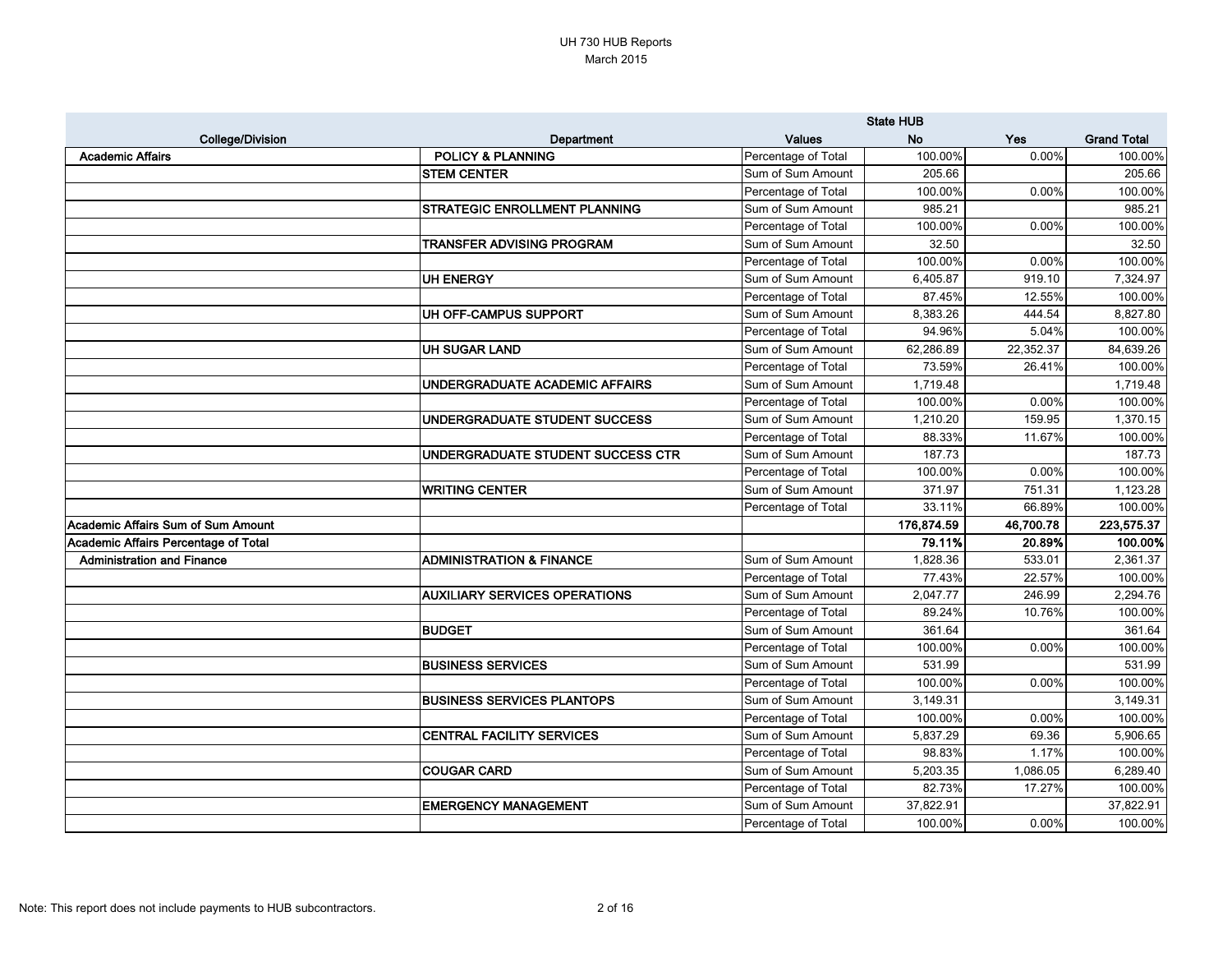|                                   |                                                     | <b>State HUB</b>    |              |            |                    |
|-----------------------------------|-----------------------------------------------------|---------------------|--------------|------------|--------------------|
| <b>College/Division</b>           | <b>Department</b>                                   | <b>Values</b>       | <b>No</b>    | <b>Yes</b> | <b>Grand Total</b> |
| <b>Administration and Finance</b> | <b>ENTERPRISE SYSTEMS</b>                           | Sum of Sum Amount   | 116,596.88   | 2,831.15   | 119,428.03         |
|                                   |                                                     | Percentage of Total | 97.63%       | 2.37%      | 100.00%            |
|                                   | <b>ENV HEALTH &amp; LIFE SAFETY</b>                 | Sum of Sum Amount   | 1,167.06     | 54.56      | 1,221.62           |
|                                   |                                                     | Percentage of Total | 95.53%       | 4.47%      | 100.00%            |
|                                   | <b>FACILITIES MANAGEMENT</b>                        | Sum of Sum Amount   | 235,815.08   | 10,962.55  | 246,777.63         |
|                                   |                                                     | Percentage of Total | 95.56%       | 4.44%      | 100.00%            |
|                                   | <b>FACILITIES OPERATION &amp; MAINT</b>             | Sum of Sum Amount   | 66,260.68    |            | 66,260.68          |
|                                   |                                                     | Percentage of Total | 100.00%      | 0.00%      | 100.00%            |
|                                   | <b>FACILITIES PLANNING &amp; CONSTRUCTION</b>       | Sum of Sum Amount   | 5,991,648.29 | 121,059.50 | 6,112,707.79       |
|                                   |                                                     | Percentage of Total | 98.02%       | 1.98%      | 100.00%            |
|                                   | <b>FINANCE-A&amp;F</b>                              | Sum of Sum Amount   | 7,171.25     | 3,011.60   | 10,182.85          |
|                                   |                                                     | Percentage of Total | 70.42%       | 29.58%     | 100.00%            |
|                                   | <b>FINANCIAL REPORTING</b>                          | Sum of Sum Amount   |              | 22.79      | 22.79              |
|                                   |                                                     | Percentage of Total | 0.00%        | 100.00%    | 100.00%            |
|                                   | <b>HIGH PERFORMANCE &amp; COMPUTING &amp; NETWK</b> | Sum of Sum Amount   | 1,722.91     |            | 1,722.91           |
|                                   |                                                     | Percentage of Total | 100.00%      | 0.00%      | 100.00%            |
|                                   | <b>HUMAN RESOURCES</b>                              | Sum of Sum Amount   | 1,836.50     | 371.42     | 2,207.92           |
|                                   |                                                     | Percentage of Total | 83.18%       | 16.82%     | 100.00%            |
|                                   | <b>INST - BUSINESS SERVICES</b>                     | Sum of Sum Amount   | 303,202.27   |            | 303,202.27         |
|                                   |                                                     | Percentage of Total | 100.00%      | 0.00%      | 100.00%            |
|                                   | <b>INST - FINANCE</b>                               | Sum of Sum Amount   | 171,392.09   |            | 171,392.09         |
|                                   |                                                     | Percentage of Total | 100.00%      | $0.00\%$   | 100.00%            |
|                                   | <b>KUHA RADIO</b>                                   | Sum of Sum Amount   | 8,789.84     | 681.41     | 9,471.25           |
|                                   |                                                     | Percentage of Total | 92.81%       | 7.19%      | 100.00%            |
|                                   | <b>KUHF RADIO</b>                                   | Sum of Sum Amount   | 115,784.86   | 6,814.46   | 122,599.32         |
|                                   |                                                     | Percentage of Total | 94.44%       | 5.56%      | 100.00%            |
|                                   | <b>MINOR AND PLANNED PROJECTS</b>                   | Sum of Sum Amount   | 178,045.50   | 58,435.88  | 236,481.38         |
|                                   |                                                     | Percentage of Total | 75.29%       | 24.71%     | 100.00%            |
|                                   | <b>IMINOR IN-HOUSE CONSTRUCTION</b>                 | Sum of Sum Amount   | 194.61       | 13,736.00  | 13,930.61          |
|                                   |                                                     | Percentage of Total | 1.40%        | 98.60%     | 100.00%            |
|                                   | <b>NORTH ZONE CUSTODIAL</b>                         | Sum of Sum Amount   | 316.76       |            | 316.76             |
|                                   |                                                     | Percentage of Total | 100.00%      | 0.00%      | 100.00%            |
|                                   | PARKING & TRANSPORTATION OPERATIONS                 | Sum of Sum Amount   | 262,779.99   | 11,395.14  | 274,175.13         |
|                                   |                                                     | Percentage of Total | 95.84%       | 4.16%      | 100.00%            |
|                                   | <b>PHY PLANT-AUTOMOTIVE</b>                         | Sum of Sum Amount   | 41,981.23    | 3,873.80   | 45,855.03          |
|                                   |                                                     | Percentage of Total | 91.55%       | 8.45%      | 100.00%            |
|                                   | <b>PHY PLANT-GROUNDS MAINT</b>                      | Sum of Sum Amount   | 11,778.03    |            | 11,778.03          |
|                                   |                                                     | Percentage of Total | 100.00%      | 0.00%      | 100.00%            |
|                                   | <b>PHY PLANT-SOLID WASTE</b>                        | Sum of Sum Amount   | 31,631.75    |            | 31,631.75          |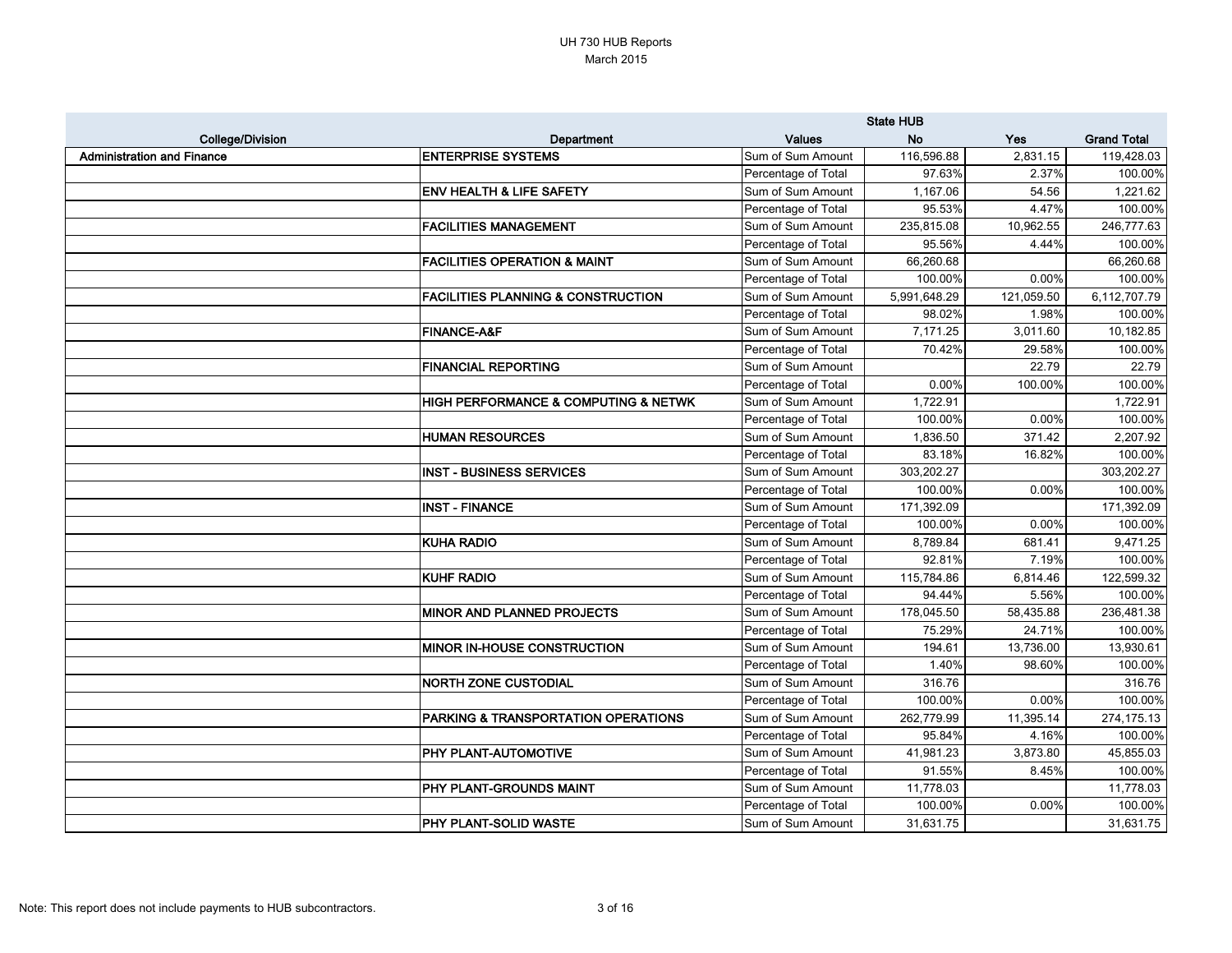|                                                |                                          |                     | <b>State HUB</b> |            |                    |
|------------------------------------------------|------------------------------------------|---------------------|------------------|------------|--------------------|
| <b>College/Division</b>                        | <b>Department</b>                        | <b>Values</b>       | <b>No</b>        | Yes        | <b>Grand Total</b> |
| <b>Administration and Finance</b>              | PHY PLANT-SOLID WASTE                    | Percentage of Total | 100.00%          | 0.00%      | 100.00%            |
|                                                | PHYSICAL PLANT                           | Sum of Sum Amount   | 103,648.92       | 255,132.62 | 358,781.54         |
|                                                |                                          | Percentage of Total | 28.89%           | 71.11%     | 100.00%            |
|                                                | <b>POLICE</b>                            | Sum of Sum Amount   | 137,347.38       | 9,835.39   | 147, 182. 77       |
|                                                |                                          | Percentage of Total | 93.32%           | 6.68%      | 100.00%            |
|                                                | POSTAL SERVICES OPERATIONS               | Sum of Sum Amount   | 8,077.13         |            | 8,077.13           |
|                                                |                                          | Percentage of Total | 100.00%          | 0.00%      | 100.00%            |
|                                                | PRINTING OPERATIONS                      | Sum of Sum Amount   | 19,986.71        | 200.00     | 20,186.71          |
|                                                |                                          | Percentage of Total | 99.01%           | 0.99%      | 100.00%            |
|                                                | <b>PUBLIC SAFETY SYSTEMS</b>             | Sum of Sum Amount   |                  | 19,380.52  | 19,380.52          |
|                                                |                                          | Percentage of Total | 0.00%            | 100.00%    | 100.00%            |
|                                                | <b>RISK MANAGEMENT</b>                   | Sum of Sum Amount   | 3,863.70         |            | 3,863.70           |
|                                                |                                          | Percentage of Total | 100.00%          | 0.00%      | 100.00%            |
|                                                | <b>SERVICE LEVEL AGREEMENT</b>           | Sum of Sum Amount   | 11,849.36        | 141,209.32 | 153,058.68         |
|                                                |                                          | Percentage of Total | 7.74%            | 92.26%     | 100.00%            |
|                                                | <b>STUDENT BUSINESS SERVICES</b>         | Sum of Sum Amount   | 9,703.78         | 991.61     | 10,695.39          |
|                                                |                                          | Percentage of Total | 90.73%           | 9.27%      | 100.00%            |
|                                                | <b>TAX ACCOUNTING</b>                    | Sum of Sum Amount   | 420.00           |            | 420.00             |
|                                                |                                          | Percentage of Total | 100.00%          | 0.00%      | 100.00%            |
|                                                | <b>TECHNOLOGY SERVICES &amp; SUPPORT</b> | Sum of Sum Amount   | 151,383.52       | 44,323.76  | 195,707.28         |
|                                                |                                          | Percentage of Total | 77.35%           | 22.65%     | 100.00%            |
|                                                | TV PUBLIC BROADCASTING                   | Sum of Sum Amount   | 75,274.60        | 6,133.00   | 81,407.60          |
|                                                |                                          | Percentage of Total | 92.47%           | 7.53%      | 100.00%            |
|                                                | UH SPORTS & ENTERTAINMENT SVC            | Sum of Sum Amount   | 1,204.76         |            | 1,204.76           |
|                                                |                                          | Percentage of Total | 100.00%          | 0.00%      | 100.00%            |
|                                                | <b>UIT SECURITY</b>                      | Sum of Sum Amount   | 422.76           | 119,787.06 | 120,209.82         |
|                                                |                                          | Percentage of Total | 0.35%            | 99.65%     | 100.00%            |
|                                                | UNIV INFORMATION TECH PROJECTS           | Sum of Sum Amount   | 5,505.51         | 2,461.84   | 7,967.35           |
|                                                |                                          | Percentage of Total | 69.10%           | 30.90%     | 100.00%            |
|                                                | UNIV PROPERTY SERVICES OPERATIONS        | Sum of Sum Amount   | 296,971.00       |            | 296,971.00         |
|                                                |                                          | Percentage of Total | 100.00%          | 0.00%      | 100.00%            |
|                                                | UNIVERSITY INFORMATION TECHNOLOGY        | Sum of Sum Amount   | 3,569.10         | 871.29     | 4,440.39           |
|                                                |                                          | Percentage of Total | 80.38%           | 19.62%     | 100.00%            |
| Administration and Finance Sum of Sum Amount   |                                          |                     | 8,434,126.43     | 835,512.08 | 9,269,638.51       |
| Administration and Finance Percentage of Total |                                          |                     | 90.99%           | 9.01%      | 100.00%            |
| Architecture                                   | <b>COMMU DESIGN CNTR SUSAN ROGERS</b>    | Sum of Sum Amount   | 8.06             |            | 8.06               |
|                                                |                                          | Percentage of Total | 100.00%          | 0.00%      | 100.00%            |
|                                                | <b>DEAN, ARCHITECTURE</b>                | Sum of Sum Amount   | 47,068.66        | 2,012.31   | 49,080.97          |
|                                                |                                          | Percentage of Total | 95.90%           | 4.10%      | 100.00%            |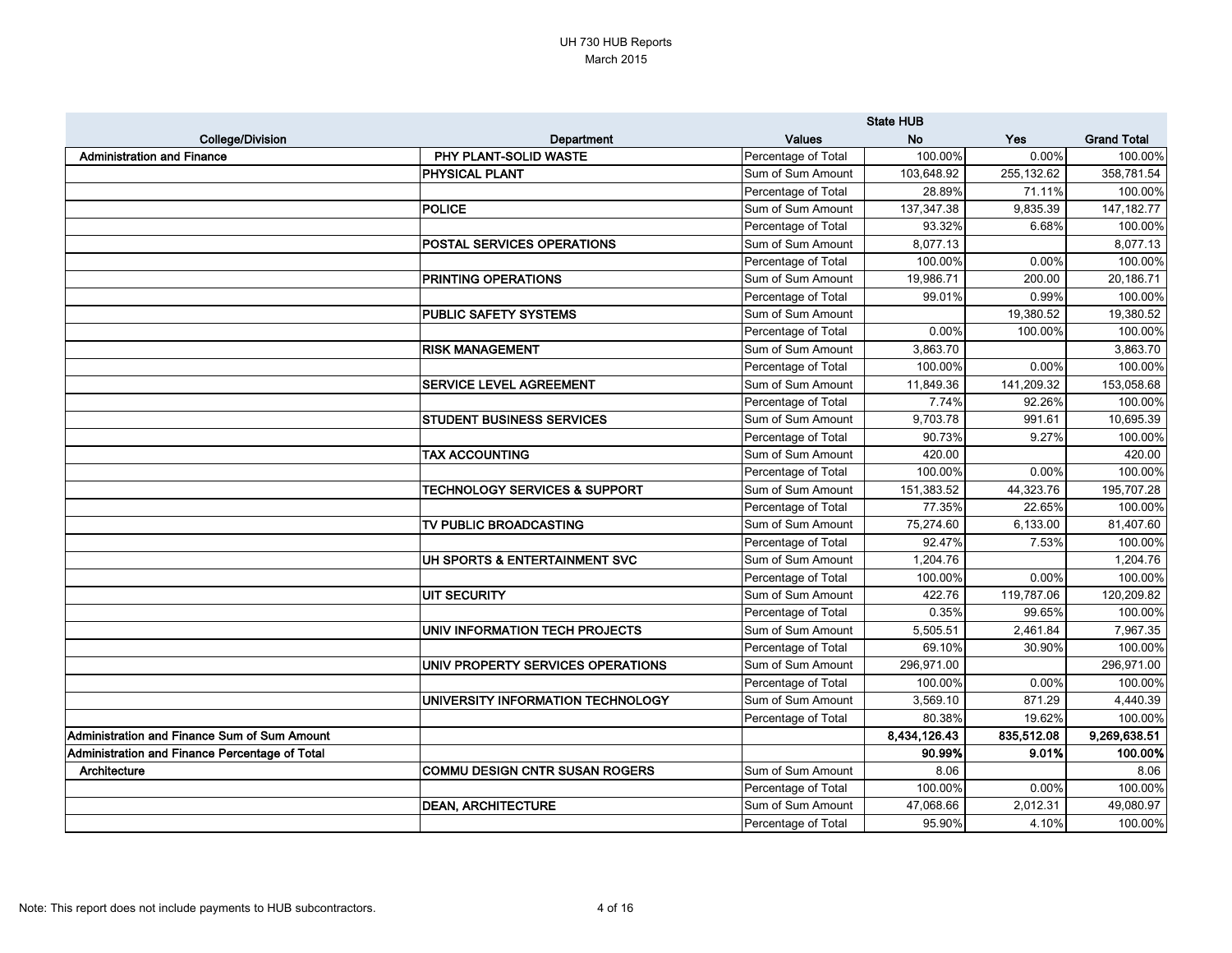| <b>College/Division</b>                 | Department                                  | <b>Values</b>       | <b>No</b> | <b>Yes</b> | <b>Grand Total</b> |
|-----------------------------------------|---------------------------------------------|---------------------|-----------|------------|--------------------|
| <b>Architecture Sum of Sum Amount</b>   |                                             |                     | 47,076.72 | 2,012.31   | 49,089.03          |
| <b>Architecture Percentage of Total</b> |                                             |                     | 95.90%    | 4.10%      | 100.00%            |
| <b>Business Administration</b>          | <b>ACCOUNTANCY AND TAXATION</b>             | Sum of Sum Amount   | 3,367.41  | 7,955.43   | 11,322.84          |
|                                         |                                             | Percentage of Total | 29.74%    | 70.26%     | 100.00%            |
|                                         | <b>ACCOUNTING CERTIFICATE PROGRAM</b>       | Sum of Sum Amount   | 527.08    | 623.64     | 1,150.72           |
|                                         |                                             | Percentage of Total | 45.80%    | 54.20%     | 100.00%            |
|                                         | <b>BAUER CAREER SERVICES CTR</b>            | Sum of Sum Amount   | 2,834.44  | 1,154.69   | 3,989.13           |
|                                         |                                             | Percentage of Total | 71.05%    | 28.95%     | 100.00%            |
|                                         | <b>BAUER COMMUNICATIONS</b>                 | Sum of Sum Amount   | 16,674.20 |            | 16,674.20          |
|                                         |                                             | Percentage of Total | 100.00%   | 0.00%      | 100.00%            |
|                                         | <b>BAUER DIVISION OF TECHNOLOGY</b>         | Sum of Sum Amount   | 12,689.18 | 866.37     | 13,555.55          |
|                                         |                                             | Percentage of Total | 93.61%    | 6.39%      | 100.00%            |
|                                         | <b>BAUER EXTERNAL RELATIONS DEPT</b>        | Sum of Sum Amount   |           | 591.95     | 591.95             |
|                                         |                                             | Percentage of Total | 0.00%     | 100.00%    | 100.00%            |
|                                         | <b>BAUER GRADUATE PROFESSIONAL PROGRAMS</b> | Sum of Sum Amount   | 7,474.59  | 7.04       | 7,481.63           |
|                                         |                                             | Percentage of Total | 99.91%    | 0.09%      | 100.00%            |
|                                         | <b>BAUER MARKETING INITIATIVES</b>          | Sum of Sum Amount   | 11,838.98 |            | 11,838.98          |
|                                         |                                             | Percentage of Total | 100.00%   | 0.00%      | 100.00%            |
|                                         | <b>CTR FOR EXECUTIVE DEVELOPMENT</b>        | Sum of Sum Amount   | 2,062.87  |            | 2,062.87           |
|                                         |                                             | Percentage of Total | 100.00%   | 0.00%      | 100.00%            |
|                                         | <b>DEAN'S OFFICE, BAUER COLLEGE</b>         | Sum of Sum Amount   | 63,823.07 | 3,690.36   | 67,513.43          |
|                                         |                                             | Percentage of Total | 94.53%    | 5.47%      | 100.00%            |
|                                         | <b>DECISION AND INFORMATION SCIEN</b>       | Sum of Sum Amount   | 2,640.45  | 1,149.34   | 3,789.79           |
|                                         |                                             | Percentage of Total | 69.67%    | 30.33%     | 100.00%            |
|                                         | <b>EXECUTIVE DEGREE PROGRAMS</b>            | Sum of Sum Amount   | 30,555.58 | 4,942.21   | 35,497.79          |
|                                         |                                             | Percentage of Total | 86.08%    | 13.92%     | 100.00%            |
|                                         | <b>FINANCE-BAUER COLLEGE</b>                | Sum of Sum Amount   | 1,384.88  | 759.99     | 2,144.87           |
|                                         |                                             | Percentage of Total | 64.57%    | 35.43%     | 100.00%            |
|                                         | <b>IMANAGEMENT-BAUER COLLEGE</b>            | Sum of Sum Amount   | 5,699.12  | 565.42     | 6,264.54           |
|                                         |                                             | Percentage of Total | 90.97%    | 9.03%      | 100.00%            |
|                                         | <b>MARKETING-BAUER COLLEGE</b>              | Sum of Sum Amount   | 3,545.04  | 1,095.28   | 4,640.32           |
|                                         |                                             | Percentage of Total | 76.40%    | 23.60%     | 100.00%            |
|                                         | <b>SALES EXCELLENCE INSTITUTE</b>           | Sum of Sum Amount   | 24,596.01 | 4,882.30   | 29,478.31          |
|                                         |                                             | Percentage of Total | 83.44%    | 16.56%     | 100.00%            |
|                                         | <b>SMALL BUSINESS DEV CENTER</b>            | Sum of Sum Amount   | 21,391.00 | 5,316.07   | 26,707.07          |
|                                         |                                             | Percentage of Total | 80.09%    | 19.91%     | 100.00%            |
|                                         | UNDERGRAD BUSINESS PROG                     | Sum of Sum Amount   | 2,572.16  | 73.60      | 2,645.76           |
|                                         |                                             | Percentage of Total | 97.22%    | 2.78%      | 100.00%            |
|                                         | <b>WOLFF CTR FOR ENTREPRENEURSHIP</b>       | Sum of Sum Amount   | 1,214.93  | 1,111.61   | 2,326.54           |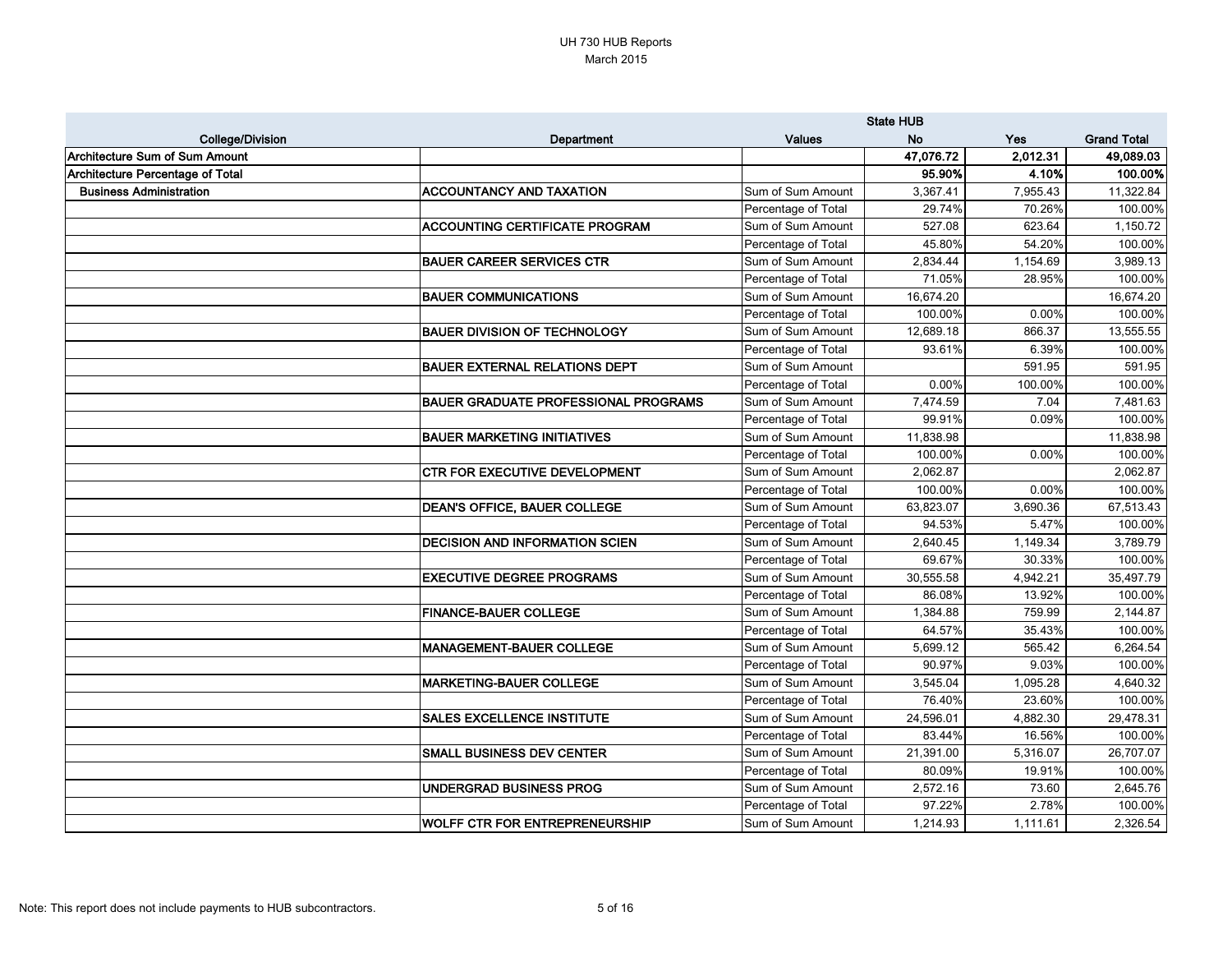|                                                    |                                              |                     | <b>State HUB</b> |            |                    |
|----------------------------------------------------|----------------------------------------------|---------------------|------------------|------------|--------------------|
| <b>College/Division</b>                            | Department                                   | <b>Values</b>       | <b>No</b>        | <b>Yes</b> | <b>Grand Total</b> |
| <b>Business Administration</b>                     | <b>WOLFF CTR FOR ENTREPRENEURSHIP</b>        | Percentage of Total | 52.22%           | 47.78%     | 100.00%            |
| <b>Business Administration Sum of Sum Amount</b>   |                                              |                     | 214,890.99       | 34,785.30  | 249,676.29         |
| <b>Business Administration Percentage of Total</b> |                                              |                     | 86.07%           | 13.93%     | 100.00%            |
| <b>Chancellor/President</b>                        | <b>BASEBALL</b>                              | Sum of Sum Amount   | 16,309.99        | 1,515.00   | 17,824.99          |
|                                                    |                                              | Percentage of Total | 91.50%           | 8.50%      | 100.00%            |
|                                                    | <b>COMMUNITY RELATIONS &amp; INST ACCESS</b> | Sum of Sum Amount   | 497.81           | 91.82      | 589.63             |
|                                                    |                                              | Percentage of Total | 84.43%           | 15.57%     | 100.00%            |
|                                                    | <b>FOOTBALL</b>                              | Sum of Sum Amount   | 4,270.00         |            | 4,270.00           |
|                                                    |                                              | Percentage of Total | 100.00%          | 0.00%      | 100.00%            |
|                                                    | <b>INTERCOLLEGIATE ATHLETICS</b>             | Sum of Sum Amount   | 228,424.80       | 31,924.99  | 260,349.79         |
|                                                    |                                              | Percentage of Total | 87.74%           | 12.26%     | 100.00%            |
|                                                    | <b>MEN'S BASKETBALL</b>                      | Sum of Sum Amount   | 7,147.32         | 232.70     | 7,380.02           |
|                                                    |                                              | Percentage of Total | 96.85%           | 3.15%      | 100.00%            |
|                                                    | <b>MEN'S TRACK AND FIELD</b>                 | Sum of Sum Amount   | 9,964.76         | 586.97     | 10,551.73          |
|                                                    |                                              | Percentage of Total | 94.44%           | 5.56%      | 100.00%            |
|                                                    | OFFICE EQUAL OPPORTUNITY SRVS                | Sum of Sum Amount   | 10,130.63        | 23.09      | 10,153.72          |
|                                                    |                                              | Percentage of Total | 99.77%           | 0.23%      | 100.00%            |
|                                                    | OFFICE OF SPECIAL EVENTS                     | Sum of Sum Amount   | 5,354.56         | 4,940.45   | 10,295.01          |
|                                                    |                                              | Percentage of Total | 52.01%           | 47.99%     | 100.00%            |
|                                                    | <b>PRESIDENT</b>                             | Sum of Sum Amount   | 31,279.75        | 943.23     | 32,222.98          |
|                                                    |                                              | Percentage of Total | 97.07%           | 2.93%      | 100.00%            |
|                                                    | <b>STAFF COUNCIL</b>                         | Sum of Sum Amount   | 750.02           | 21.06      | 771.08             |
|                                                    |                                              | Percentage of Total | 97.27%           | 2.73%      | 100.00%            |
|                                                    | <b>WOMEN'S BASKETBALL</b>                    | Sum of Sum Amount   | 2,181.31         | 803.86     | 2,985.17           |
|                                                    |                                              | Percentage of Total | 73.07%           | 26.93%     | 100.00%            |
|                                                    | <b>WOMEN'S SOFTBALL</b>                      | Sum of Sum Amount   | 19,655.83        |            | 19,655.83          |
|                                                    |                                              | Percentage of Total | 100.00%          | 0.00%      | 100.00%            |
|                                                    | <b>WOMEN'S SWIMMING &amp; DIVING</b>         | Sum of Sum Amount   | 4,411.75         |            | 4,411.75           |
|                                                    |                                              | Percentage of Total | 100.00%          | 0.00%      | 100.00%            |
|                                                    | <b>WOMEN'S TENNIS</b>                        | Sum of Sum Amount   | 419.00           |            | 419.00             |
|                                                    |                                              | Percentage of Total | 100.00%          | 0.00%      | 100.00%            |
| <b>Chancellor/President Sum of Sum Amount</b>      |                                              |                     | 340,797.53       | 41,083.17  | 381,880.70         |
| <b>Chancellor/President Percentage of Total</b>    |                                              |                     | 89.24%           | 10.76%     | 100.00%            |
| Education                                          | <b>ASIAN AMERICAN STUDIES</b>                | Sum of Sum Amount   | 6,648.93         | 3,710.68   | 10,359.61          |
|                                                    |                                              | Percentage of Total | 64.18%           | 35.82%     | 100.00%            |
|                                                    | CENTER FOR INFO TECH IN EDUCATION            | Sum of Sum Amount   | 5,924.48         | 259.37     | 6,183.85           |
|                                                    |                                              | Percentage of Total | 95.81%           | 4.19%      | 100.00%            |
|                                                    | <b>CHARTER SCHOOL</b>                        | Sum of Sum Amount   | 6,560.02         | 612.38     | 7,172.40           |
|                                                    |                                              | Percentage of Total | 91.46%           | 8.54%      | 100.00%            |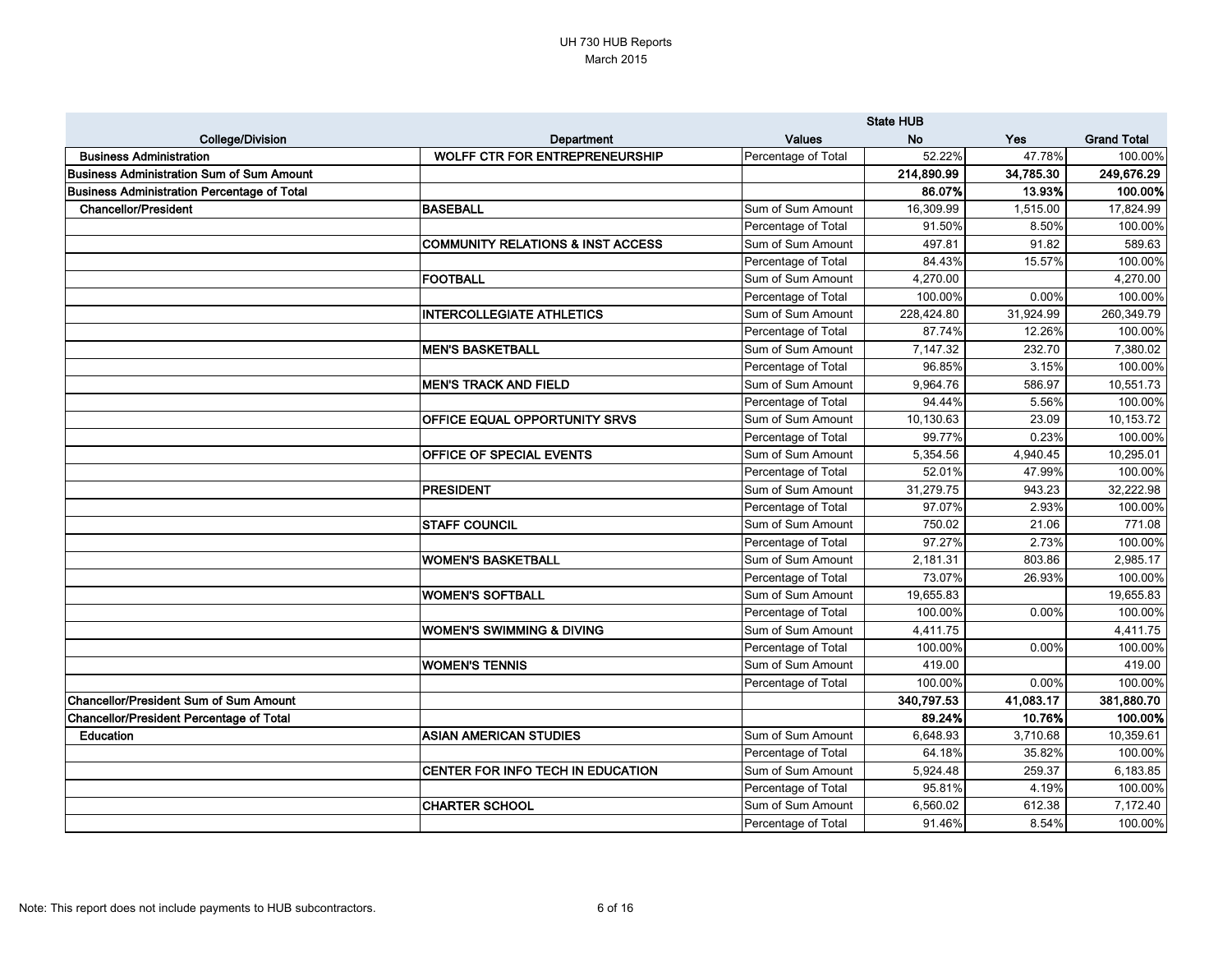|                                      |                                           |                     | <b>State HUB</b> |            |                    |
|--------------------------------------|-------------------------------------------|---------------------|------------------|------------|--------------------|
| <b>College/Division</b>              | Department                                | <b>Values</b>       | <b>No</b>        | <b>Yes</b> | <b>Grand Total</b> |
| Education                            | <b>CONSISTENCY MGMT &amp; COOP DISCIP</b> | Sum of Sum Amount   | 1,576.28         | 81.23      | 1,657.51           |
|                                      |                                           | Percentage of Total | 95.10%           | 4.90%      | 100.00%            |
|                                      | <b>CURRICULUM AND INSTRUCTION</b>         | Sum of Sum Amount   | 16,764.76        | (996.26)   | 15,768.50          |
|                                      |                                           | Percentage of Total | 106.32%          | $-6.32%$   | 100.00%            |
|                                      | <b>DEAN, EDUCATION</b>                    | Sum of Sum Amount   | 16,048.02        | 4,220.22   | 20,268.24          |
|                                      |                                           | Percentage of Total | 79.18%           | 20.82%     | 100.00%            |
|                                      | ED LEADERSHIP & POLICY STUDIES            | Sum of Sum Amount   | 1,128.17         | 59.11      | 1,187.28           |
|                                      |                                           | Percentage of Total | 95.02%           | 4.98%      | 100.00%            |
|                                      | <b>EDUCATIONAL PSYCHOLOGY</b>             | Sum of Sum Amount   | 19,598.32        | 4,031.36   | 23,629.68          |
|                                      |                                           | Percentage of Total | 82.94%           | 17.06%     | 100.00%            |
| <b>Education Sum of Sum Amount</b>   |                                           |                     | 74,248.98        | 11,978.09  | 86,227.07          |
| <b>Education Percentage of Total</b> |                                           |                     | 86.11%           | 13.89%     | 100.00%            |
| Engineering                          | <b>BIOMEDICAL ENGINEERING</b>             | Sum of Sum Amount   | 40,362.56        | 175.77     | 40,538.33          |
|                                      |                                           | Percentage of Total | 99.57%           | 0.43%      | 100.00%            |
|                                      | <b>CHEMICAL ENGINEERING</b>               | Sum of Sum Amount   | 82,713.31        | 4,590.21   | 87,303.52          |
|                                      |                                           | Percentage of Total | 94.74%           | 5.26%      | 100.00%            |
|                                      | <b>CIVIL ENGINEERING</b>                  | Sum of Sum Amount   | 177,214.39       | 843.07     | 178,057.46         |
|                                      |                                           | Percentage of Total | 99.53%           | 0.47%      | 100.00%            |
|                                      | <b>COMPOSITE ENGR APPLICATIONS CT</b>     | Sum of Sum Amount   | 267.10           |            | 267.10             |
|                                      |                                           | Percentage of Total | 100.00%          | 0.00%      | 100.00%            |
|                                      | <b>CTR FOR INNOVATIVE GROUTING</b>        | Sum of Sum Amount   | 1,947.36         |            | 1,947.36           |
|                                      |                                           | Percentage of Total | 100.00%          | 0.00%      | 100.00%            |
|                                      | <b>DEAN, ENGINEERING</b>                  | Sum of Sum Amount   | 35,571.91        | 3,470.31   | 39,042.22          |
|                                      |                                           | Percentage of Total | 91.11%           | 8.89%      | 100.00%            |
|                                      | <b>ELECTRICAL ENGINEERING</b>             | Sum of Sum Amount   | 69,667.37        | 4,665.71   | 74,333.08          |
|                                      |                                           | Percentage of Total | 93.72%           | 6.28%      | 100.00%            |
|                                      | <b>ENGINEERING SERVICES</b>               | Sum of Sum Amount   | 1,263.00         | 468.64     | 1,731.64           |
|                                      |                                           | Percentage of Total | 72.94%           | 27.06%     | 100.00%            |
|                                      | <b>INDUSTRIAL ENGINEERING</b>             | Sum of Sum Amount   | 322.11           | 308.44     | 630.55             |
|                                      |                                           | Percentage of Total | 51.08%           | 48.92%     | 100.00%            |
|                                      | <b>INTEGRATED BIO &amp; NANO SYSTEM</b>   | Sum of Sum Amount   | 5,695.08         |            | 5,695.08           |
|                                      |                                           | Percentage of Total | 100.00%          | 0.00%      | 100.00%            |
|                                      | <b>MECHANICAL ENGINEERING</b>             | Sum of Sum Amount   | 83,268.45        | 14,858.83  | 98,127.28          |
|                                      |                                           | Percentage of Total | 84.86%           | 15.14%     | 100.00%            |
|                                      | NATL CTR FOR AIRBORNE LASER MAPPING       | Sum of Sum Amount   | 3,219.50         |            | 3,219.50           |
|                                      |                                           | Percentage of Total | 100.00%          | $0.00\%$   | 100.00%            |
|                                      | <b>WIND ENERGY CENTER</b>                 | Sum of Sum Amount   | 154.78           |            | 154.78             |
|                                      |                                           | Percentage of Total | 100.00%          | $0.00\%$   | 100.00%            |
| <b>Engineering Sum of Sum Amount</b> |                                           |                     | 501,666.92       | 29,380.98  | 531,047.90         |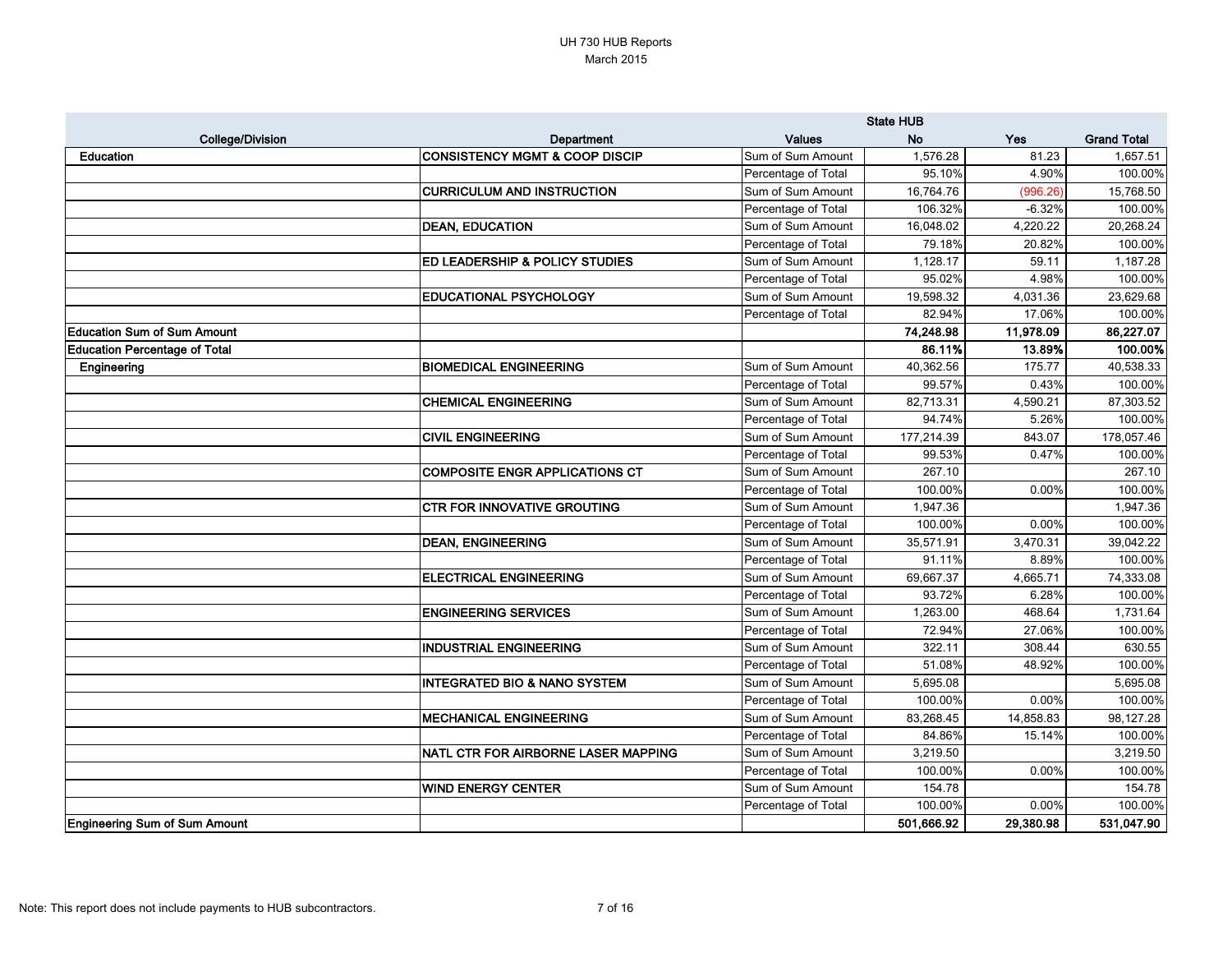|                                                     |                                           |                     | <b>State HUB</b> |            |                    |
|-----------------------------------------------------|-------------------------------------------|---------------------|------------------|------------|--------------------|
| <b>College/Division</b>                             | <b>Department</b>                         | <b>Values</b>       | <b>No</b>        | <b>Yes</b> | <b>Grand Total</b> |
| Engineering Percentage of Total                     |                                           |                     | 94.47%           | 5.53%      | 100.00%            |
| <b>Graduate College of Social Work</b>              | <b>ADMISSIONS-GCSW</b>                    | Sum of Sum Amount   | 458.08           |            | 458.08             |
|                                                     |                                           | Percentage of Total | 100.00%          | 0.00%      | 100.00%            |
|                                                     | ALUMNI, CAREER & DEVELOPMENT              | Sum of Sum Amount   | 421.55           |            | 421.55             |
|                                                     |                                           | Percentage of Total | 100.00%          | 0.00%      | 100.00%            |
|                                                     | <b>AMERICAN HUMANICS</b>                  | Sum of Sum Amount   | 2,100.00         |            | 2,100.00           |
|                                                     |                                           | Percentage of Total | 100.00%          | 0.00%      | 100.00%            |
|                                                     | <b>CHILD &amp; FAMILY CENTER</b>          | Sum of Sum Amount   | 1,699.57         | 229.89     | 1,929.46           |
|                                                     |                                           | Percentage of Total | 88.09%           | 11.91%     | 100.00%            |
|                                                     | <b>CTR DRUG &amp; SOCIAL POLICY RESRC</b> | Sum of Sum Amount   | 602.00           |            | 602.00             |
|                                                     |                                           | Percentage of Total | 100.00%          | 0.00%      | 100.00%            |
|                                                     | <b>CTR FOR HEALTH EQUITY &amp; EVAL</b>   | Sum of Sum Amount   | 1.85             |            | 1.85               |
|                                                     |                                           | Percentage of Total | 100.00%          | 0.00%      | 100.00%            |
|                                                     | <b>DEAN, SOCIAL WORK</b>                  | Sum of Sum Amount   | 19,925.13        | 453.71     | 20,378.84          |
|                                                     |                                           | Percentage of Total | 97.77%           | 2.23%      | 100.00%            |
|                                                     | <b>FIELD OFFICE</b>                       | Sum of Sum Amount   | 35.00            | 39.96      | 74.96              |
|                                                     |                                           | Percentage of Total | 46.69%           | 53.31%     | 100.00%            |
|                                                     | <b>GCSW INFORMATION TECHNOLOGY</b>        | Sum of Sum Amount   | 794.55           | 146.19     | 940.74             |
|                                                     |                                           | Percentage of Total | 84.46%           | 15.54%     | 100.00%            |
|                                                     | <b>GCSW STUDENT SERVICES</b>              | Sum of Sum Amount   |                  | 39.65      | 39.65              |
|                                                     |                                           | Percentage of Total | 0.00%            | 100.00%    | 100.00%            |
|                                                     | <b>PHD PROGRAM</b>                        | Sum of Sum Amount   | 141.73           |            | 141.73             |
|                                                     |                                           | Percentage of Total | 100.00%          | 0.00%      | 100.00%            |
| Graduate College of Social Work Sum of Sum Amount   |                                           |                     | 26,179.46        | 909.40     | 27,088.86          |
| Graduate College of Social Work Percentage of Total |                                           |                     | 96.64%           | 3.36%      | 100.00%            |
| <b>Honors College</b>                               | <b>DEAN, HONORS COLLEGE</b>               | Sum of Sum Amount   | 21,811.50        | 1,011.39   | 22,822.89          |
|                                                     |                                           | Percentage of Total | 95.57%           | 4.43%      | 100.00%            |
|                                                     | <b>FORENSICS PROGRAM</b>                  | Sum of Sum Amount   | 232.47           | 469.56     | 702.03             |
|                                                     |                                           | Percentage of Total | 33.11%           | 66.89%     | 100.00%            |
| Honors College Sum of Sum Amount                    |                                           |                     | 22,043.97        | 1,480.95   | 23,524.92          |
| Honors College Percentage of Total                  |                                           |                     | 93.70%           | 6.30%      | 100.00%            |
| <b>Hotel and Restaurant Management</b>              | DEAN, HOTEL & RESTAURANT MANAG            | Sum of Sum Amount   | 32,588.33        | 1,095.00   | 33,683.33          |
|                                                     |                                           | Percentage of Total | 96.75%           | 3.25%      | 100.00%            |
|                                                     | HOTEL AND RESTAURANT MANAGEMENT           | Sum of Sum Amount   | 289,312.18       | 5,199.02   | 294,511.20         |
|                                                     |                                           | Percentage of Total | 98.23%           | 1.77%      | 100.00%            |
| Hotel and Restaurant Management Sum of Sum Amount   |                                           |                     | 321,900.51       | 6,294.02   | 328,194.53         |
| Hotel and Restaurant Management Percentage of Total |                                           |                     | 98.08%           | 1.92%      | 100.00%            |
| <b>Law Center</b>                                   | <b>ASSOCIATE DEAN, LAW</b>                | Sum of Sum Amount   | 9.42             | 440.78     | 450.20             |
|                                                     |                                           | Percentage of Total | 2.09%            | 97.91%     | 100.00%            |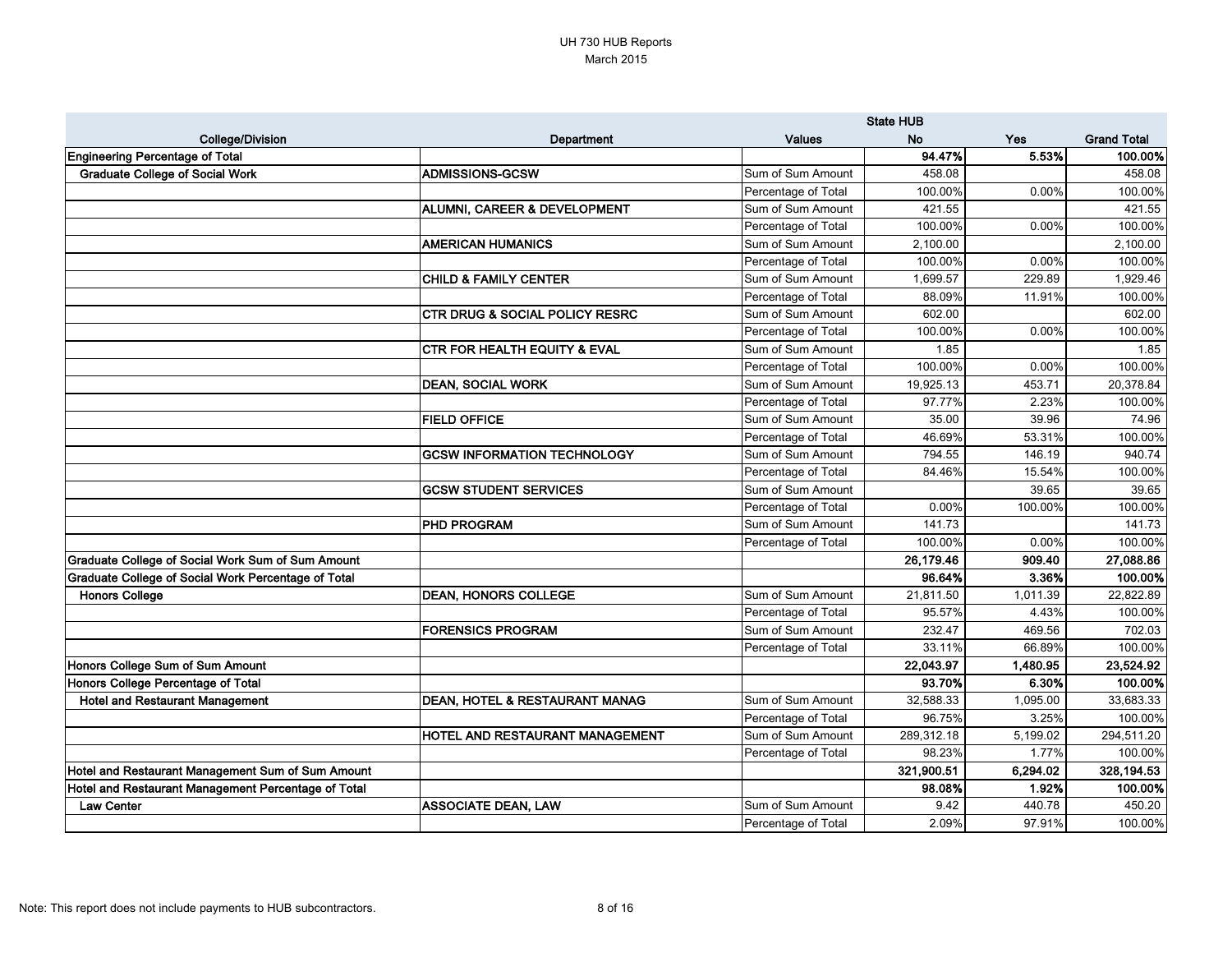|                                         |                                          |                     | <b>State HUB</b> |            |                    |  |
|-----------------------------------------|------------------------------------------|---------------------|------------------|------------|--------------------|--|
| <b>College/Division</b>                 | <b>Department</b>                        | <b>Values</b>       | <b>No</b>        | <b>Yes</b> | <b>Grand Total</b> |  |
| <b>Law Center</b>                       | <b>BLAKELEY INSTITUTE</b>                | Sum of Sum Amount   | 4,114.43         | 301.94     | 4,416.37           |  |
|                                         |                                          | Percentage of Total | 93.16%           | 6.84%      | 100.00%            |  |
|                                         | <b>BUSINESS SERVICES, LAW</b>            | Sum of Sum Amount   | 5,806.33         | 3,552.61   | 9,358.94           |  |
|                                         |                                          | Percentage of Total | 62.04%           | 37.96%     | 100.00%            |  |
|                                         | <b>CAREER SERVICES, LAW</b>              | Sum of Sum Amount   | 7,397.45         | 379.43     | 7,776.88           |  |
|                                         |                                          | Percentage of Total | 95.12%           | 4.88%      | 100.00%            |  |
|                                         | CHAIRS AND PROFESSORSHIPS, LAW           | Sum of Sum Amount   | 365.50           | 21.69      | 387.19             |  |
|                                         |                                          | Percentage of Total | 94.40%           | 5.60%      | 100.00%            |  |
|                                         | DEAN, LAW                                | Sum of Sum Amount   |                  | 489.73     | 489.73             |  |
|                                         |                                          | Percentage of Total | 0.00%            | 100.00%    | 100.00%            |  |
|                                         | <b>EXTERNAL AFFAIRS, LAW</b>             | Sum of Sum Amount   | 922.31           | 149.17     | 1,071.48           |  |
|                                         |                                          | Percentage of Total | 86.08%           | 13.92%     | 100.00%            |  |
|                                         | <b>FACILITIES, LAW</b>                   | Sum of Sum Amount   | 1,830.00         |            | 1,830.00           |  |
|                                         |                                          | Percentage of Total | 100.00%          | 0.00%      | 100.00%            |  |
|                                         | <b>FACULTY SUPPORT LAW</b>               | Sum of Sum Amount   | 5,069.02         | 1,083.47   | 6,152.49           |  |
|                                         |                                          | Percentage of Total | 82.39%           | 17.61%     | 100.00%            |  |
|                                         | <b>HEALTH LAW &amp; POLICY INSTITUTE</b> | Sum of Sum Amount   | 386.58           | 321.13     | 707.71             |  |
|                                         |                                          | Percentage of Total | 54.62%           | 45.38%     | 100.00%            |  |
|                                         | <b>LAW</b>                               | Sum of Sum Amount   | 2,680.00         |            | 2,680.00           |  |
|                                         |                                          | Percentage of Total | 100.00%          | 0.00%      | 100.00%            |  |
|                                         | <b>LAW FOUNDATION</b>                    | Sum of Sum Amount   | 219.46           |            | 219.46             |  |
|                                         |                                          | Percentage of Total | 100.00%          | 0.00%      | 100.00%            |  |
|                                         | <b>LAW INFORMATION TECHNOLOGY</b>        | Sum of Sum Amount   | 5,155.95         | 347.94     | 5,503.89           |  |
|                                         |                                          | Percentage of Total | 93.68%           | 6.32%      | 100.00%            |  |
|                                         | <b>LAW LIBRARY</b>                       | Sum of Sum Amount   | 40,691.66        | 127.39     | 40,819.05          |  |
|                                         |                                          | Percentage of Total | 99.69%           | 0.31%      | 100.00%            |  |
|                                         | <b>LEGAL AID CLINIC, LAW</b>             | Sum of Sum Amount   | 744.85           | 513.17     | 1,258.02           |  |
|                                         |                                          | Percentage of Total | 59.21%           | 40.79%     | 100.00%            |  |
|                                         | <b>LEGAL RESEARCH &amp; WRITING, LAW</b> | Sum of Sum Amount   | 372.56           | 556.59     | 929.15             |  |
|                                         |                                          | Percentage of Total | 40.10%           | 59.90%     | 100.00%            |  |
|                                         | PUBLIC RELS & MARKETING, LAW             | Sum of Sum Amount   | 5,301.84         |            | 5,301.84           |  |
|                                         |                                          | Percentage of Total | 100.00%          | $0.00\%$   | 100.00%            |  |
|                                         | STUDENT ORGANIZATION, LAW                | Sum of Sum Amount   | 665.36           |            | 665.36             |  |
|                                         |                                          | Percentage of Total | 100.00%          | $0.00\%$   | 100.00%            |  |
|                                         | <b>STUDENT SERVICES, LAW</b>             | Sum of Sum Amount   | 8,531.82         | 512.69     | 9,044.51           |  |
|                                         |                                          | Percentage of Total | 94.33%           | 5.67%      | 100.00%            |  |
| Law Center Sum of Sum Amount            |                                          |                     | 90,264.54        | 8,797.73   | 99,062.27          |  |
| Law Center Percentage of Total          |                                          |                     | 91.12%           | 8.88%      | 100.00%            |  |
| <b>Liberal Arts and Social Sciences</b> | <b>AEROSPACE STUDIES</b>                 | Sum of Sum Amount   | 137.52           | 1,529.48   | 1,667.00           |  |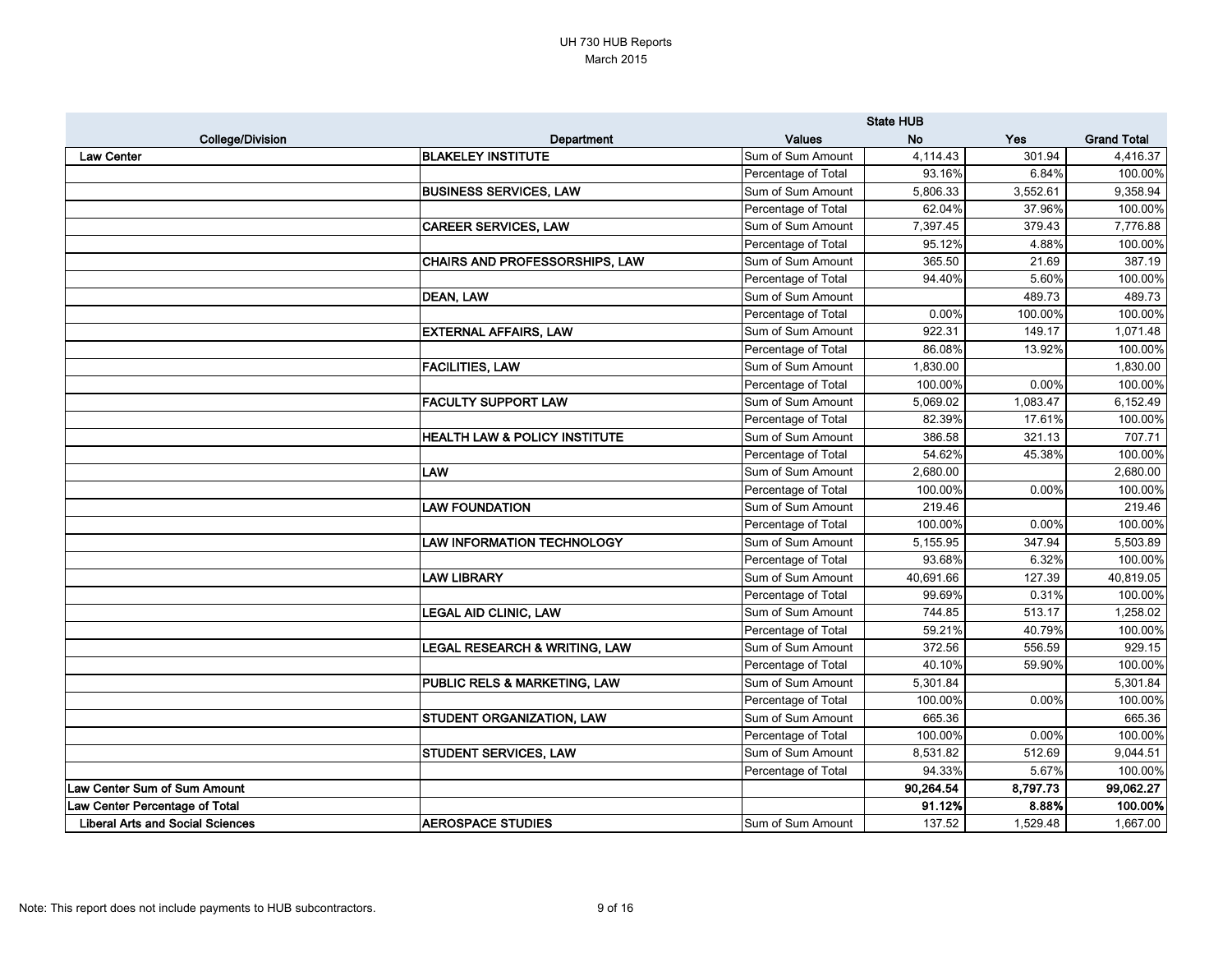|                                         |                                       |                     | <b>State HUB</b> |          |                    |
|-----------------------------------------|---------------------------------------|---------------------|------------------|----------|--------------------|
| <b>College/Division</b>                 | Department                            | <b>Values</b>       | <b>No</b>        | Yes      | <b>Grand Total</b> |
| <b>Liberal Arts and Social Sciences</b> | <b>AEROSPACE STUDIES</b>              | Percentage of Total | 8.25%            | 91.75%   | 100.00%            |
|                                         | <b>AFRICAN-AMERICAN STUDIES</b>       | Sum of Sum Amount   | 1,819.93         | 832.46   | 2,652.39           |
|                                         |                                       | Percentage of Total | 68.61%           | 31.39%   | 100.00%            |
|                                         | <b>ART</b>                            | Sum of Sum Amount   | 8,686.02         | 2,176.10 | 10,862.12          |
|                                         |                                       | Percentage of Total | 79.97%           | 20.03%   | 100.00%            |
|                                         | <b>ARTE PUBLICO</b>                   | Sum of Sum Amount   | 44,727.26        | 69.28    | 44,796.54          |
|                                         |                                       | Percentage of Total | 99.85%           | 0.15%    | 100.00%            |
|                                         | BAND                                  | Sum of Sum Amount   | 9,287.35         | 1,705.78 | 10,993.13          |
|                                         |                                       | Percentage of Total | 84.48%           | 15.52%   | 100.00%            |
|                                         | <b>BLAFFER GALLERY</b>                | Sum of Sum Amount   | 6,601.71         | 451.68   | 7,053.39           |
|                                         |                                       | Percentage of Total | 93.60%           | 6.40%    | 100.00%            |
|                                         | <b>CENTER FOR PUBLIC HISTORY</b>      | Sum of Sum Amount   | 74.88            | 310.47   | 385.35             |
|                                         |                                       | Percentage of Total | 19.43%           | 80.57%   | 100.00%            |
|                                         | <b>COMMUNICATION</b>                  | Sum of Sum Amount   | 20,201.57        | 526.08   | 20,727.65          |
|                                         |                                       | Percentage of Total | 97.46%           | 2.54%    | 100.00%            |
|                                         | <b>COMMUNICATIONS DISORDERS</b>       | Sum of Sum Amount   | 5,315.04         | 912.45   | 6,227.49           |
|                                         |                                       | Percentage of Total | 85.35%           | 14.65%   | 100.00%            |
|                                         | COMPARATIVE CULTURAL STUDIES          | Sum of Sum Amount   | 3,368.88         | 1,158.65 | 4,527.53           |
|                                         |                                       | Percentage of Total | 74.41%           | 25.59%   | 100.00%            |
|                                         | <b>CTR NEURO AND BIOMECH RESEARCH</b> | Sum of Sum Amount   | 596.25           |          | 596.25             |
|                                         |                                       | Percentage of Total | 100.00%          | 0.00%    | 100.00%            |
|                                         | <b>CWMCA CENTER FOR THE ARTS</b>      | Sum of Sum Amount   | 66,368.99        | 206.93   | 66,575.92          |
|                                         |                                       | Percentage of Total | 99.69%           | 0.31%    | 100.00%            |
|                                         | DEAN, LIBERAL ARTS & SOC SCI          | Sum of Sum Amount   | 88,402.98        | 944.29   | 89,347.27          |
|                                         |                                       | Percentage of Total | 98.94%           | 1.06%    | 100.00%            |
|                                         | <b>ECONOMICS</b>                      | Sum of Sum Amount   | 16,388.71        | 4,609.57 | 20,998.28          |
|                                         |                                       | Percentage of Total | 78.05%           | 21.95%   | 100.00%            |
|                                         | <b>ENGLISH</b>                        | Sum of Sum Amount   | 21,223.23        | 1,559.41 | 22,782.64          |
|                                         |                                       | Percentage of Total | 93.16%           | 6.84%    | 100.00%            |
|                                         | <b>HEALTH AND HUMAN PERFORMANCE</b>   | Sum of Sum Amount   | 32,426.58        | 830.85   | 33,257.43          |
|                                         |                                       | Percentage of Total | 97.50%           | 2.50%    | 100.00%            |
|                                         | <b>HISPANIC STUDIES</b>               | Sum of Sum Amount   | 3,819.70         | 1,061.21 | 4,880.91           |
|                                         |                                       | Percentage of Total | 78.26%           | 21.74%   | 100.00%            |
|                                         | <b>HISTORY</b>                        | Sum of Sum Amount   | 5,723.67         | 194.67   | 5,918.34           |
|                                         |                                       | Percentage of Total | 96.71%           | 3.29%    | 100.00%            |
|                                         | <b>HOBBY CENTER FOR PUBLIC POLICY</b> | Sum of Sum Amount   | 6,759.15         | 616.53   | 7,375.68           |
|                                         |                                       | Percentage of Total | 91.64%           | 8.36%    | 100.00%            |
|                                         | <b>MEXICAN-AMERICAN STUDIES</b>       | Sum of Sum Amount   | 2,396.64         | 440.72   | 2,837.36           |
|                                         |                                       | Percentage of Total | 84.47%           | 15.53%   | 100.00%            |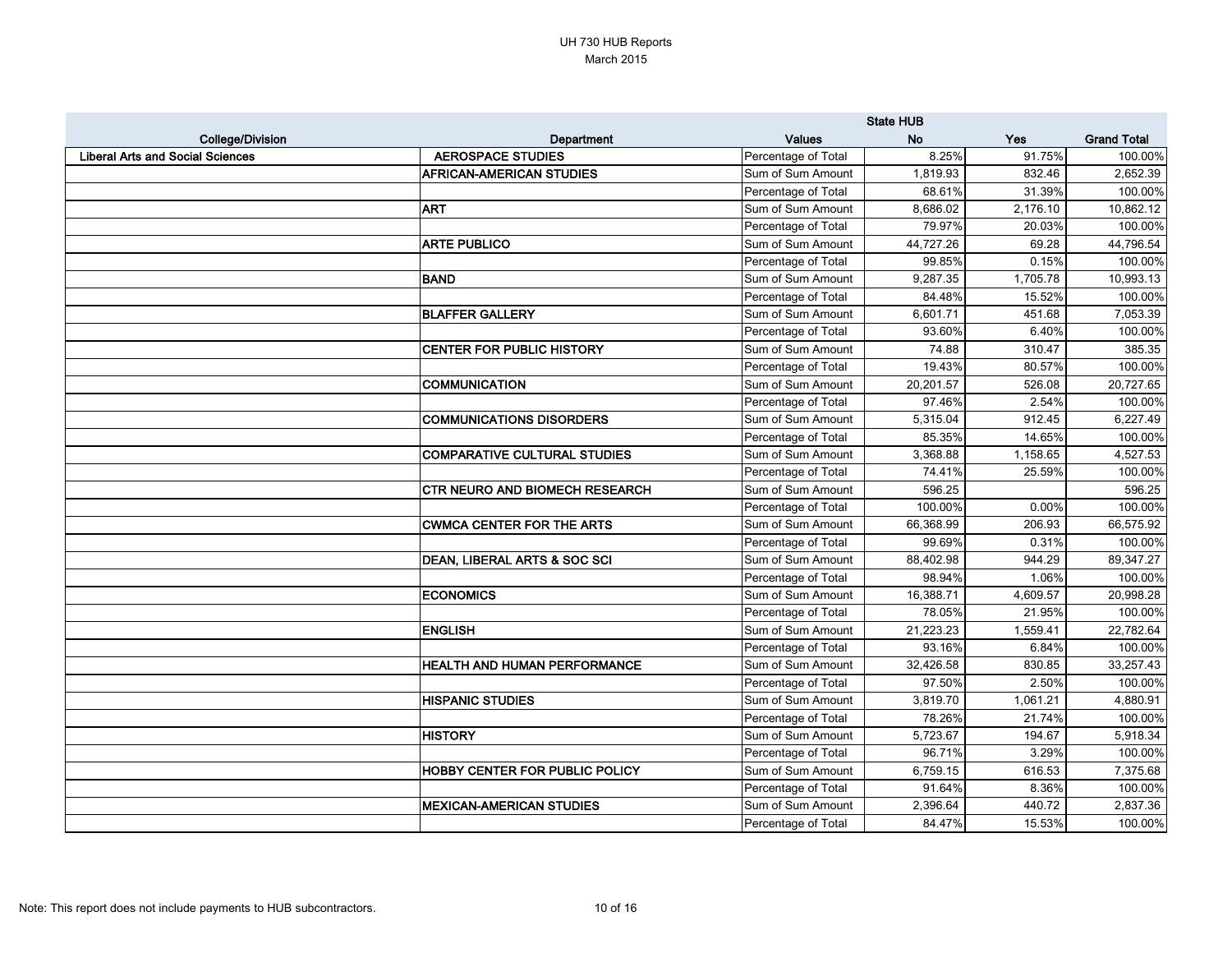|                                                      |                                                       | <b>State HUB</b>    |            |            |                    |
|------------------------------------------------------|-------------------------------------------------------|---------------------|------------|------------|--------------------|
| <b>College/Division</b>                              | <b>Department</b>                                     | <b>Values</b>       | <b>No</b>  | <b>Yes</b> | <b>Grand Total</b> |
| <b>Liberal Arts and Social Sciences</b>              | <b>MILITARY SCIENCE</b>                               | Sum of Sum Amount   | 766.99     |            | 766.99             |
|                                                      |                                                       | Percentage of Total | 100.00%    | 0.00%      | 100.00%            |
|                                                      | MODERN AND CLASSICAL LANGUAGES                        | Sum of Sum Amount   | 4,822.69   | 113.49     | 4,936.18           |
|                                                      |                                                       | Percentage of Total | 97.70%     | 2.30%      | 100.00%            |
|                                                      | <b>IMUSIC</b>                                         | Sum of Sum Amount   | 58,255.51  | 4,388.06   | 62,643.57          |
|                                                      |                                                       | Percentage of Total | 93.00%     | 7.00%      | 100.00%            |
|                                                      | <b>PHILOSOPHY</b>                                     | Sum of Sum Amount   | 383.77     | 237.20     | 620.97             |
|                                                      |                                                       | Percentage of Total | 61.80%     | 38.20%     | 100.00%            |
|                                                      | <b>POLITICAL SCIENCE</b>                              | Sum of Sum Amount   | 1,051.72   | 519.81     | 1,571.53           |
|                                                      |                                                       | Percentage of Total | 66.92%     | 33.08%     | 100.00%            |
|                                                      | <b>PSYCHOLOGY</b>                                     | Sum of Sum Amount   | 73,099.80  | 5,997.00   | 79,096.80          |
|                                                      |                                                       | Percentage of Total | 92.42%     | 7.58%      | 100.00%            |
|                                                      | <b>PUBLIC ADMINISTRATION PROGRAM</b>                  | Sum of Sum Amount   | 1,308.00   | 1,341.80   | 2,649.80           |
|                                                      |                                                       | Percentage of Total | 49.36%     | 50.64%     | 100.00%            |
|                                                      | <b>SOCIOLOGY</b>                                      | Sum of Sum Amount   | 306.65     | 946.83     | 2,253.48           |
|                                                      |                                                       | Percentage of Total | 13.61%     | 86.39%     | 100.00%            |
|                                                      | <b>THEATER</b>                                        | Sum of Sum Amount   | 10,824.80  | 697.82     | 11,522.62          |
|                                                      |                                                       | Percentage of Total | 93.94%     | 6.06%      | 100.00%            |
|                                                      | <b>WOMEN'S STUDIES PROGRAM</b>                        | Sum of Sum Amount   | 3,664.73   | 483.91     | 4,148.64           |
|                                                      |                                                       | Percentage of Total | 88.34%     | 11.66%     | 100.00%            |
| Liberal Arts and Social Sciences Sum of Sum Amount   |                                                       |                     | 498,810.72 | 35,862.53  | 534,673.25         |
| Liberal Arts and Social Sciences Percentage of Total |                                                       |                     | 93.29%     | 6.71%      | 100.00%            |
| Library                                              | <b>UNIVERSITY LIBRARIES</b>                           | Sum of Sum Amount   | 363,242.82 | 205,763.08 | 569,005.90         |
|                                                      |                                                       | Percentage of Total | 63.84%     | 36.16%     | 100.00%            |
| Library Sum of Sum Amount                            |                                                       |                     | 363,242.82 | 205,763.08 | 569,005.90         |
| Library Percentage of Total                          |                                                       |                     | 63.84%     | 36.16%     | 100.00%            |
| <b>Natural Science and Mathematics</b>               | <b>BIOLOGY &amp; BIOCHEMISTRY</b>                     | Sum of Sum Amount   | 151,098.01 | 7,163.70   | 158,261.71         |
|                                                      |                                                       | Percentage of Total | 95.47%     | 4.53%      | 100.00%            |
|                                                      | <b>CHEMISTRY</b>                                      | Sum of Sum Amount   | 71,937.61  | 1,072.75   | 73,010.36          |
|                                                      |                                                       | Percentage of Total | 98.53%     | 1.47%      | 100.00%            |
|                                                      | <b>COMPUTER SCIENCE</b>                               | Sum of Sum Amount   | 14,598.91  | 15,342.58  | 29,941.49          |
|                                                      |                                                       | Percentage of Total | 48.76%     | 51.24%     | 100.00%            |
|                                                      | <b>CTR FOR APPLIED GEOSC &amp; ENERGY (CAGE)</b>      | Sum of Sum Amount   | 848.34     |            | 848.34             |
|                                                      |                                                       | Percentage of Total | 100.00%    | 0.00%      | 100.00%            |
|                                                      | <b>CTR FOR NUCLEAR RECEPTORS &amp; CELL SIGNALING</b> | Sum of Sum Amount   | 57,615.37  | 1,645.84   | 59,261.21          |
|                                                      |                                                       | Percentage of Total | 97.22%     | 2.78%      | 100.00%            |
|                                                      | DEAN, NATURAL SCIENCE & MATHE                         | Sum of Sum Amount   | 14,749.10  | 4,126.36   | 18,875.46          |
|                                                      |                                                       | Percentage of Total | 78.14%     | 21.86%     | 100.00%            |
|                                                      | <b>EARTH AND ATMOSPHERIC SCIENCES</b>                 | Sum of Sum Amount   | 39,675.51  | 5,006.99   | 44,682.50          |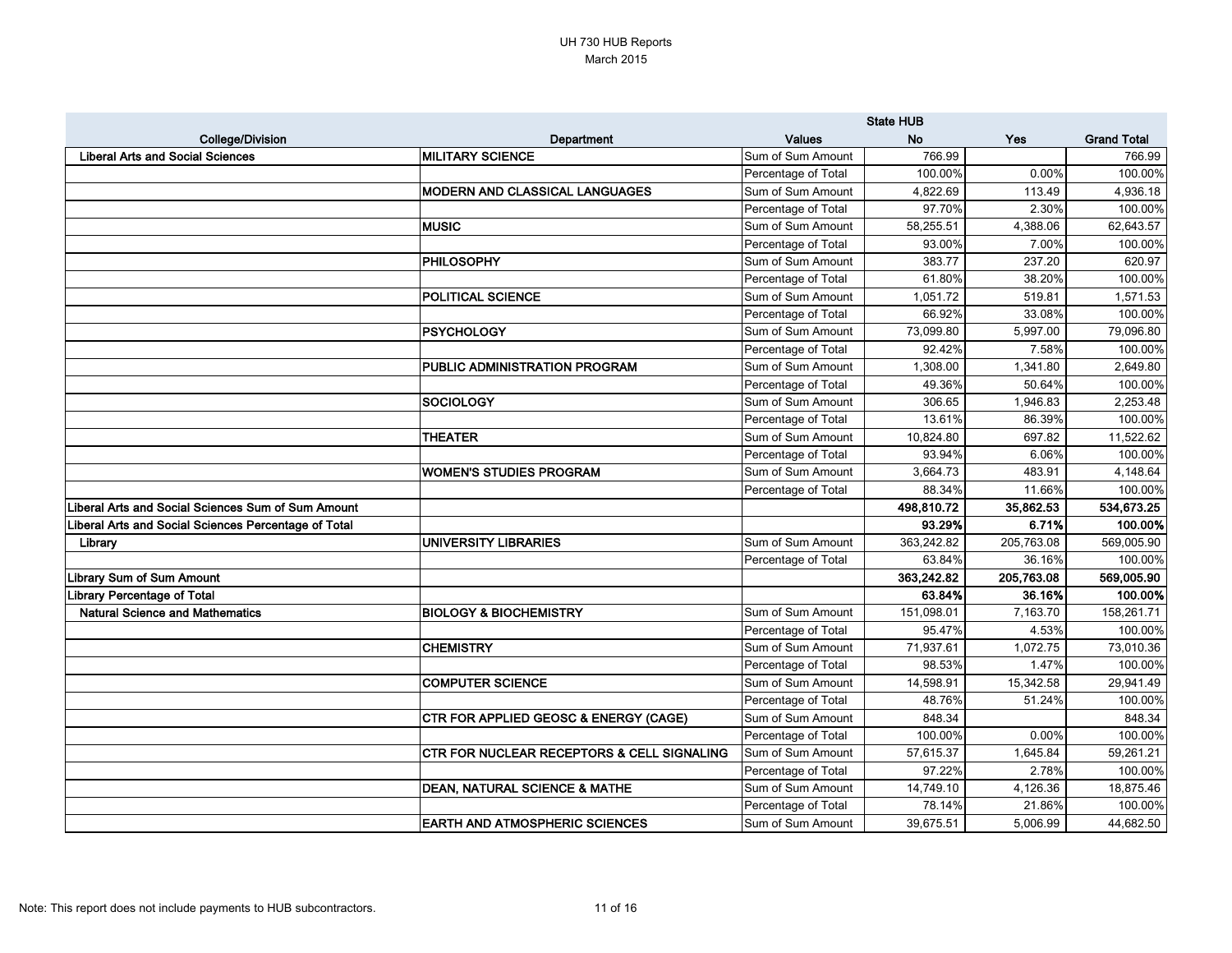|                                                     |                                                   |                     | <b>State HUB</b> |           |                    |
|-----------------------------------------------------|---------------------------------------------------|---------------------|------------------|-----------|--------------------|
| <b>College/Division</b>                             | <b>Department</b>                                 | <b>Values</b>       | <b>No</b>        | Yes       | <b>Grand Total</b> |
| <b>Natural Science and Mathematics</b>              | <b>EARTH AND ATMOSPHERIC SCIENCES</b>             | Percentage of Total | 88.79%           | 11.21%    | 100.00%            |
|                                                     | <b>HOUSTON COASTAL CENTER</b>                     | Sum of Sum Amount   | 3,277.42         |           | 3,277.42           |
|                                                     |                                                   | Percentage of Total | 100.00%          | 0.00%     | 100.00%            |
|                                                     | <b>INST FOR CLIMATE/ATMOSPHERIC SCIENCE (CAS)</b> | Sum of Sum Amount   | 840.83           |           | 840.83             |
|                                                     |                                                   | Percentage of Total | 100.00%          | 0.00%     | 100.00%            |
|                                                     | <b>MATHEMATICS</b>                                | Sum of Sum Amount   | 28,271.40        | 1,886.68  | 30,158.08          |
|                                                     |                                                   | Percentage of Total | 93.74%           | 6.26%     | 100.00%            |
|                                                     | <b>PHYSICS</b>                                    | Sum of Sum Amount   | 60,326.78        | 2,031.05  | 62,357.83          |
|                                                     |                                                   | Percentage of Total | 96.74%           | 3.26%     | 100.00%            |
| Natural Science and Mathematics Sum of Sum Amount   |                                                   |                     | 443,239.28       | 38,275.95 | 481,515.23         |
| Natural Science and Mathematics Percentage of Total |                                                   |                     | 92.05%           | 7.95%     | 100.00%            |
| Optometry                                           | <b>DEAN, OPTOMETRY</b>                            | Sum of Sum Amount   | 90,371.45        | 2,833.91  | 93,205.36          |
|                                                     |                                                   | Percentage of Total | 96.96%           | 3.04%     | 100.00%            |
|                                                     | <b>OPT VISION SCIENCES</b>                        | Sum of Sum Amount   | 64,755.23        |           | 64,755.23          |
|                                                     |                                                   | Percentage of Total | 100.00%          | 0.00%     | 100.00%            |
|                                                     | <b>OPTOMETRY CLINIC</b>                           | Sum of Sum Amount   | 520,999.12       | 8,056.67  | 529,055.79         |
|                                                     |                                                   | Percentage of Total | 98.48%           | 1.52%     | 100.00%            |
| Optometry Sum of Sum Amount                         |                                                   |                     | 676,125.80       | 10,890.58 | 687,016.38         |
| <b>Optometry Percentage of Total</b>                |                                                   |                     | 98.41%           | 1.59%     | 100.00%            |
| Pharmacy                                            | <b>CLINICAL PHARMACY &amp; ADMINISTRA</b>         | Sum of Sum Amount   | 23,922.55        | 2,385.27  | 26,307.82          |
|                                                     |                                                   | Percentage of Total | 90.93%           | 9.07%     | 100.00%            |
|                                                     | <b>DEAN, PHARMACY</b>                             | Sum of Sum Amount   | 85,069.77        | 22,033.71 | 107,103.48         |
|                                                     |                                                   | Percentage of Total | 79.43%           | 20.57%    | 100.00%            |
|                                                     | <b>EXPERIENTIAL PROGRAMS</b>                      | Sum of Sum Amount   | 1,040.99         | 423.54    | 1,464.53           |
|                                                     |                                                   | Percentage of Total | 71.08%           | 28.92%    | 100.00%            |
|                                                     | INSTITUTE OF COMMUNITY HEALTH                     | Sum of Sum Amount   |                  | 62.56     | 62.56              |
|                                                     |                                                   | Percentage of Total | 0.00%            | 100.00%   | 100.00%            |
|                                                     | <b>PHARMACOLOGICAL &amp; PHARMACEUTIC</b>         | Sum of Sum Amount   | 195,801.91       | 1,661.68  | 197,463.59         |
|                                                     |                                                   | Percentage of Total | 99.16%           | 0.84%     | 100.00%            |
|                                                     | <b>STUDENT SERVICES PHARMACY</b>                  | Sum of Sum Amount   | 3,885.02         | 758.56    | 4,643.58           |
|                                                     |                                                   | Percentage of Total | 83.66%           | 16.34%    | 100.00%            |
| Pharmacy Sum of Sum Amount                          |                                                   |                     | 309,720.24       | 27,325.32 | 337,045.56         |
| <b>Pharmacy Percentage of Total</b>                 |                                                   |                     | 91.89%           | 8.11%     | 100.00%            |
| Research                                            | <b>ANIMAL CARE OPERATIONS</b>                     | Sum of Sum Amount   | 33,396.22        | 211.52    | 33,607.74          |
|                                                     |                                                   | Percentage of Total | 99.37%           | 0.63%     | 100.00%            |
|                                                     | <b>BUSINESS OPERATIONS &amp; IT</b>               | Sum of Sum Amount   | 2,322.06         | 242.46    | 2,564.52           |
|                                                     |                                                   | Percentage of Total | 90.55%           | 9.45%     | 100.00%            |
|                                                     | CENTER FOR ADVANCED COMPUTING & DATA SYS          | Sum of Sum Amount   | 18,365.05        | 141.50    | 18,506.55          |
|                                                     |                                                   | Percentage of Total | 99.24%           | 0.76%     | 100.00%            |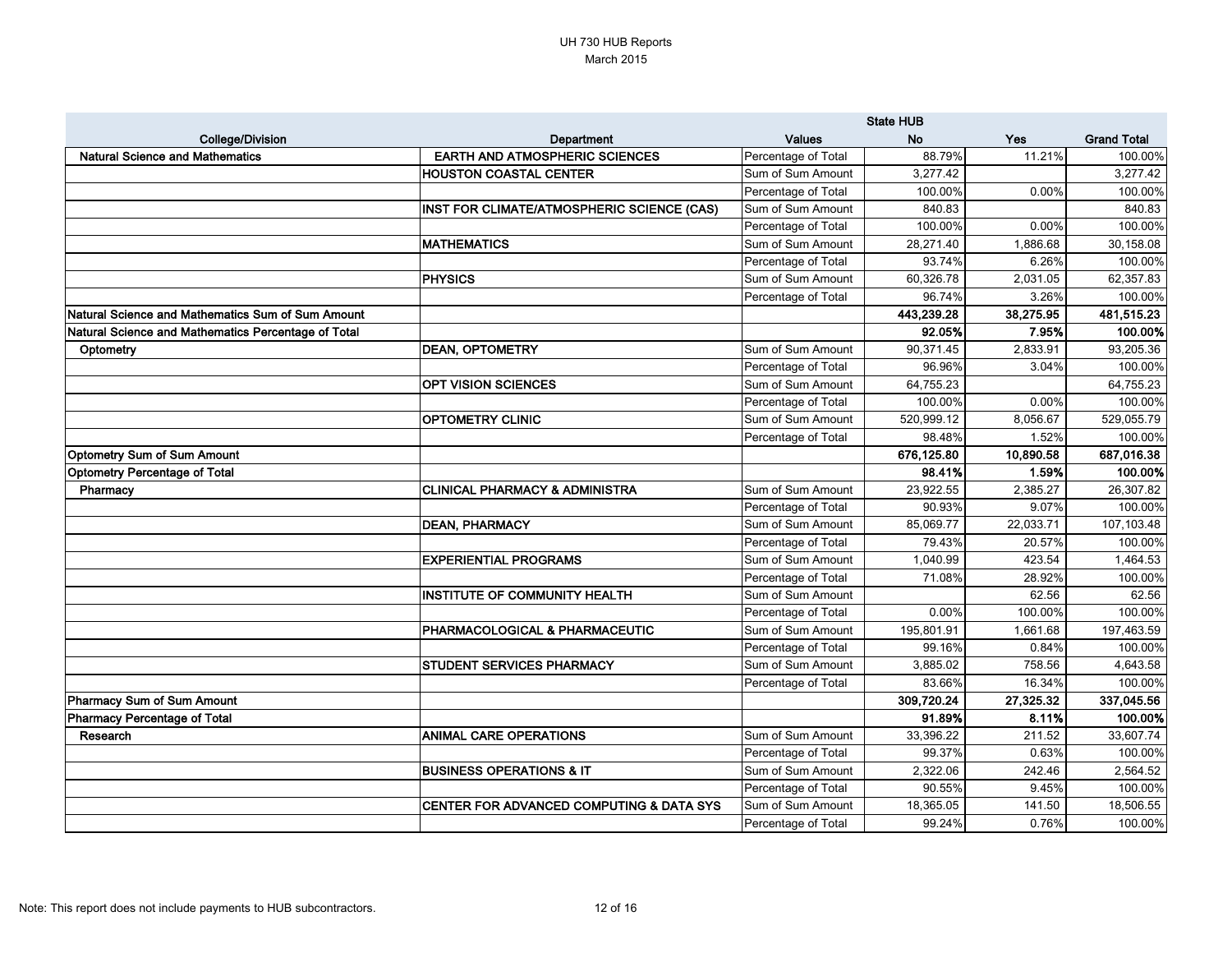|                                     |                                             | <b>State HUB</b>    |            |            |                    |
|-------------------------------------|---------------------------------------------|---------------------|------------|------------|--------------------|
| <b>College/Division</b>             | Department                                  | <b>Values</b>       | <b>No</b>  | <b>Yes</b> | <b>Grand Total</b> |
| Research                            | <b>CENTER FOR ADVANCED MATERIALS</b>        | Sum of Sum Amount   | 2,161.42   |            | 2,161.42           |
|                                     |                                             | Percentage of Total | 100.00%    | 0.00%      | 100.00%            |
|                                     | <b>ENVIRONMENT HEALTH &amp; LIFE SAFETY</b> | Sum of Sum Amount   | 1,690.00   |            | 1,690.00           |
|                                     |                                             | Percentage of Total | 100.00%    | 0.00%      | 100.00%            |
|                                     | <b>GRANT DEVELOPMENT</b>                    | Sum of Sum Amount   | 3,252.61   |            | 3,252.61           |
|                                     |                                             | Percentage of Total | 100.00%    | 0.00%      | 100.00%            |
|                                     | <b>GRANTS AND CONTRACTS</b>                 | Sum of Sum Amount   | 594.68     | 36.50      | 631.18             |
|                                     |                                             | Percentage of Total | 94.22%     | 5.78%      | 100.00%            |
|                                     | OFFICE OF INTELLECTUAL PROPERTY MGMT        | Sum of Sum Amount   | 158,162.09 |            | 158,162.09         |
|                                     |                                             | Percentage of Total | 100.00%    | 0.00%      | 100.00%            |
|                                     | <b>RESEARCH</b>                             | Sum of Sum Amount   | 10,867.03  | 216.00     | 11,083.03          |
|                                     |                                             | Percentage of Total | 98.05%     | 1.95%      | 100.00%            |
|                                     | <b>RESEARCH INVESTMENT FUND</b>             | Sum of Sum Amount   | 20,909.55  | 21,462.00  | 42,371.55          |
|                                     |                                             | Percentage of Total | 49.35%     | 50.65%     | 100.00%            |
|                                     | RESEARCH POLICIES/COMPLIANCE/COMMITTEES     | Sum of Sum Amount   | 1,090.97   |            | 1,090.97           |
|                                     |                                             | Percentage of Total | 100.00%    | 0.00%      | 100.00%            |
|                                     | <b>TIMES</b>                                | Sum of Sum Amount   | 11,504.27  | 1,297.40   | 12,801.67          |
|                                     |                                             | Percentage of Total | 89.87%     | 10.13%     | 100.00%            |
|                                     | TX CTR SUPERCONDUCTIVITY AT UH              | Sum of Sum Amount   | 51,627.99  | 3,207.37   | 54,835.36          |
|                                     |                                             | Percentage of Total | 94.15%     | 5.85%      | 100.00%            |
|                                     | TX OBESITY RESEARCH CENTER                  | Sum of Sum Amount   | 1,130.00   |            | 1,130.00           |
|                                     |                                             | Percentage of Total | 100.00%    | 0.00%      | 100.00%            |
|                                     | UH SEQUENCING CORE FACILITY                 | Sum of Sum Amount   | 3,360.12   |            | 3,360.12           |
|                                     |                                             | Percentage of Total | 100.00%    | 0.00%      | 100.00%            |
| <b>Research Sum of Sum Amount</b>   |                                             |                     | 320,434.06 | 26,814.75  | 347,248.81         |
| <b>Research Percentage of Total</b> |                                             |                     | 92.28%     | 7.72%      | 100.00%            |
| <b>Student Affairs</b>              | <b>ADMISSIONS</b>                           | Sum of Sum Amount   | 37,720.60  | 7,766.56   | 45,487.16          |
|                                     |                                             | Percentage of Total | 82.93%     | 17.07%     | 100.00%            |
|                                     | <b>CAMPUS RECREATION</b>                    | Sum of Sum Amount   | 36,998.12  | 698.11     | 37,696.23          |
|                                     |                                             | Percentage of Total | 98.15%     | 1.85%      | 100.00%            |
|                                     | <b>CENTER FOR DIVERSITY &amp; INCLUSION</b> | Sum of Sum Amount   | 38,833.87  | 431.81     | 39,265.68          |
|                                     |                                             | Percentage of Total | 98.90%     | 1.10%      | 100.00%            |
|                                     | <b>CENTER FOR LEADERSHIP &amp; FSL</b>      | Sum of Sum Amount   | 963.30     | 2,050.00   | 3,013.30           |
|                                     |                                             | Percentage of Total | 31.97%     | 68.03%     | 100.00%            |
|                                     | CENTER FOR STUDENT INVOLVEMENT              | Sum of Sum Amount   | 39,763.02  | 4,556.27   | 44,319.29          |
|                                     |                                             | Percentage of Total | 89.72%     | 10.28%     | 100.00%            |
|                                     | CENTER FOR STUDENT MEDIA                    | Sum of Sum Amount   | 10,841.57  | 459.09     | 11,300.66          |
|                                     |                                             | Percentage of Total | 95.94%     | 4.06%      | 100.00%            |
|                                     | <b>CENTER FOR STUDENTS W/DISABILITIES</b>   | Sum of Sum Amount   | 93,802.55  | 24,719.80  | 118,522.35         |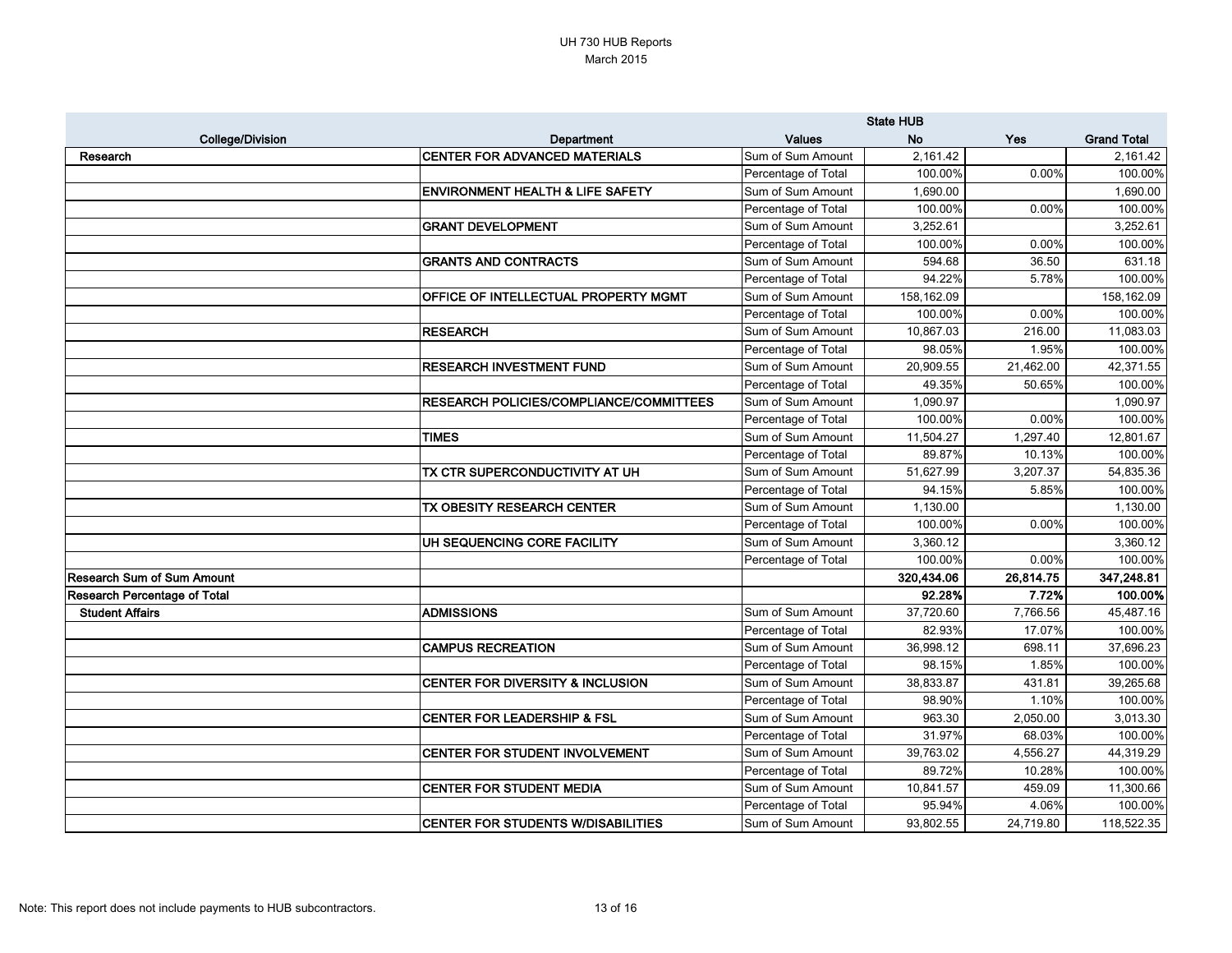|                         |                                           | <b>State HUB</b>    |           |             |                    |
|-------------------------|-------------------------------------------|---------------------|-----------|-------------|--------------------|
| <b>College/Division</b> | <b>Department</b>                         | <b>Values</b>       | <b>No</b> | <b>Yes</b>  | <b>Grand Total</b> |
| <b>Student Affairs</b>  | <b>CENTER FOR STUDENTS W/DISABILITIES</b> | Percentage of Total | 79.14%    | 20.86%      | 100.00%            |
|                         | <b>CHILDREN'S LEARNING CENTER</b>         | Sum of Sum Amount   | 8,452.30  | 1,944.18    | 10,396.48          |
|                         |                                           | Percentage of Total | 81.30%    | 18.70%      | 100.00%            |
|                         | <b>COUNSELING AND PSYCH SVCS</b>          | Sum of Sum Amount   | 693.43    | 391.62      | 1,085.05           |
|                         |                                           | Percentage of Total | 63.91%    | 36.09%      | 100.00%            |
|                         | <b>DEAN OF STUDENTS</b>                   | Sum of Sum Amount   | 487.68    | 910.31      | 1,397.99           |
|                         |                                           | Percentage of Total | 34.88%    | 65.12%      | 100.00%            |
|                         | <b>ENROLLMENT MANAGEMENT SERVICES</b>     | Sum of Sum Amount   | 845.22    | 55.49       | 900.71             |
|                         |                                           | Percentage of Total | 93.84%    | 6.16%       | 100.00%            |
|                         | <b>ENROLLMENT MGMT PROD SUPPORT</b>       | Sum of Sum Amount   | 5,880.80  | (1, 355.77) | 4,525.03           |
|                         |                                           | Percentage of Total | 129.96%   | -29.96%     | 100.00%            |
|                         | <b>LGBT RESOURCE CENTER</b>               | Sum of Sum Amount   | 622.08    | 70.95       | 693.03             |
|                         |                                           | Percentage of Total | 89.76%    | 10.24%      | 100.00%            |
|                         | <b>OFFICE OF THE UNIVERSITY REGISTRAR</b> | Sum of Sum Amount   | 4,847.11  | 573.19      | 5,420.30           |
|                         |                                           | Percentage of Total | 89.43%    | 10.57%      | 100.00%            |
|                         | <b>RELIGION CENTER</b>                    | Sum of Sum Amount   | 6,236.71  | 182.71      | 6,419.42           |
|                         |                                           | Percentage of Total | 97.15%    | 2.85%       | 100.00%            |
|                         | <b>SCHOLARSHIPS AND FINANCIAL AID</b>     | Sum of Sum Amount   | 10,980.47 | 373.98      | 11,354.45          |
|                         |                                           | Percentage of Total | 96.71%    | 3.29%       | 100.00%            |
|                         | <b>STU COMMUNICATION &amp; MARKETING</b>  | Sum of Sum Amount   |           | 573.44      | 573.44             |
|                         |                                           | Percentage of Total | 0.00%     | 100.00%     | 100.00%            |
|                         | <b>STUDENT AFFAIRS</b>                    | Sum of Sum Amount   | 2,986.61  | 173.36      | 3,159.97           |
|                         |                                           | Percentage of Total | 94.51%    | 5.49%       | 100.00%            |
|                         | <b>STUDENT AFFAIRS IT SERVICES</b>        | Sum of Sum Amount   | 863.74    | 1,069.00    | 1,932.74           |
|                         |                                           | Percentage of Total | 44.69%    | 55.31%      | 100.00%            |
|                         | <b>STUDENT CENTER</b>                     | Sum of Sum Amount   | 92,303.23 | 169,786.21  | 262,089.44         |
|                         |                                           | Percentage of Total | 35.22%    | 64.78%      | 100.00%            |
|                         | <b>STUDENT HEALTH CENTER</b>              | Sum of Sum Amount   | 6,915.80  | 18,129.84   | 25,045.64          |
|                         |                                           | Percentage of Total | 27.61%    | 72.39%      | 100.00%            |
|                         | STUDENT HOUSING - RESID LIFE (PH)         | Sum of Sum Amount   | 32,859.40 | 10,223.55   | 43,082.95          |
|                         |                                           | Percentage of Total | 76.27%    | 23.73%      | 100.00%            |
|                         | UNIVERSITY CAREER SERVICES                | Sum of Sum Amount   | 3,359.92  | 1,842.02    | 5,201.94           |
|                         |                                           | Percentage of Total | 64.59%    | 35.41%      | 100.00%            |
|                         | <b>URBAN EXPERIENCE VPSA</b>              | Sum of Sum Amount   | 558.13    | 832.96      | 1,391.09           |
|                         |                                           | Percentage of Total | 40.12%    | 59.88%      | 100.00%            |
|                         | <b>VETERAN SERVICES</b>                   | Sum of Sum Amount   | 15,940.97 |             | 15,940.97          |
|                         |                                           | Percentage of Total | 100.00%   | 0.00%       | 100.00%            |
|                         | <b>WELLNESS CENTER</b>                    | Sum of Sum Amount   | 1,275.92  | 5,687.00    | 6,962.92           |
|                         |                                           | Percentage of Total | 18.32%    | 81.68%      | 100.00%            |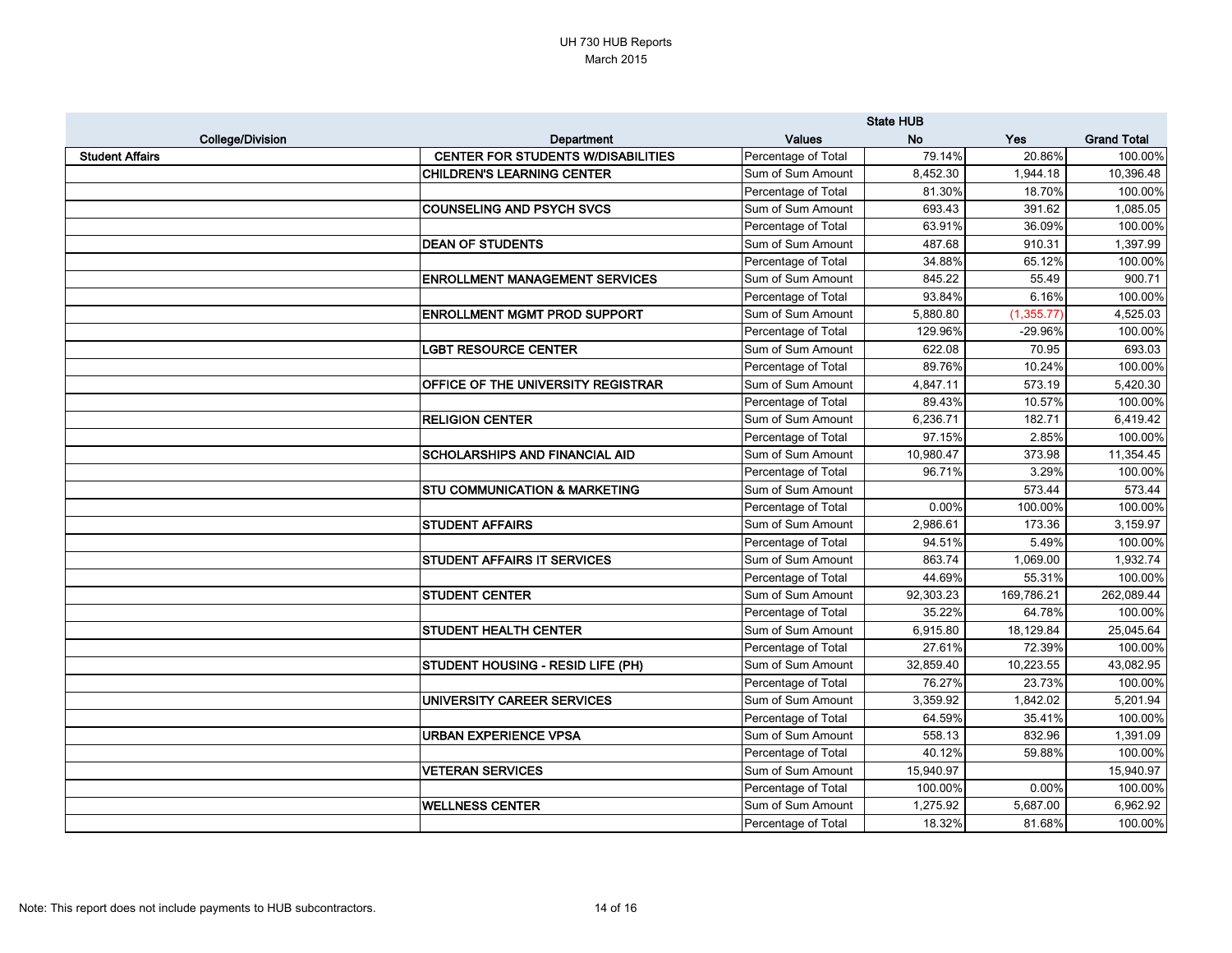|                                                      |                                              | <b>State HUB</b>    |            |            |                    |
|------------------------------------------------------|----------------------------------------------|---------------------|------------|------------|--------------------|
| <b>College/Division</b>                              | Department                                   | <b>Values</b>       | <b>No</b>  | <b>Yes</b> | <b>Grand Total</b> |
| <b>Student Affairs</b>                               | <b>WOMEN &amp; GENDER RESOURCE CENTER</b>    | Sum of Sum Amount   | 2,456.25   |            | 2,456.25           |
|                                                      |                                              | Percentage of Total | 100.00%    | 0.00%      | 100.00%            |
| <b>Student Affairs Sum of Sum Amount</b>             |                                              |                     | 457,488.80 | 252,145.68 | 709,634.48         |
| <b>Student Affairs Percentage of Total</b>           |                                              |                     | 64.47%     | 35.53%     | 100.00%            |
| Technology                                           | <b>CENTER FOR TECHNOLOGY LITERACY</b>        | Sum of Sum Amount   |            | 863.39     | 863.39             |
|                                                      |                                              | Percentage of Total | 0.00%      | 100.00%    | 100.00%            |
|                                                      | <b>CONSTRUCTION MANAGEMENT</b>               | Sum of Sum Amount   | 116.03     | 1,353.05   | 1,469.08           |
|                                                      |                                              | Percentage of Total | 7.90%      | 92.10%     | 100.00%            |
|                                                      | CTR FOR INFO SCRTY, RES & EDU                | Sum of Sum Amount   | (41.21)    |            | (41.21)            |
|                                                      |                                              | Percentage of Total | 100.00%    | 0.00%      | 100.00%            |
|                                                      | <b>DEAN, TECHNOLOGY</b>                      | Sum of Sum Amount   | 11,106.60  | 11,230.04  | 22,336.64          |
|                                                      |                                              | Percentage of Total | 49.72%     | 50.28%     | 100.00%            |
|                                                      | <b>ENGINEERING TECHNOLOGY</b>                | Sum of Sum Amount   | 336,178.56 | 1,147.21   | 337,325.77         |
|                                                      |                                              | Percentage of Total | 99.66%     | 0.34%      | 100.00%            |
|                                                      | <b>HUMAN DEVELOP AND CONSUMER SCI</b>        | Sum of Sum Amount   | 9,618.30   | 1,282.97   | 10,901.27          |
|                                                      |                                              | Percentage of Total | 88.23%     | 11.77%     | 100.00%            |
|                                                      | <b>INFORMATION &amp; LOGISTICS TECH</b>      | Sum of Sum Amount   | 9,272.40   | 932.47     | 10,204.87          |
|                                                      |                                              | Percentage of Total | 90.86%     | 9.14%      | 100.00%            |
| <b>Technology Sum of Sum Amount</b>                  |                                              |                     | 366,250.68 | 16,809.13  | 383,059.81         |
| <b>Technology Percentage of Total</b>                |                                              |                     | 95.61%     | 4.39%      | 100.00%            |
| Univ Marketing, Comm & Media Rel                     | MARKETING-UNIV MKT, COMM & MEDIA REL         | Sum of Sum Amount   | 69,606.69  | 61,571.35  | 131,178.04         |
|                                                      |                                              | Percentage of Total | 53.06%     | 46.94%     | 100.00%            |
|                                                      | <b>MEDIA RELATIONS</b>                       | Sum of Sum Amount   | 188.48     |            | 188.48             |
|                                                      |                                              | Percentage of Total | 100.00%    | 0.00%      | 100.00%            |
|                                                      | <b>VC/VP UNIV MKTG, COMM &amp; MEDIA REL</b> | Sum of Sum Amount   | 719.74     |            | 719.74             |
|                                                      |                                              | Percentage of Total | 100.00%    | 0.00%      | 100.00%            |
| Univ Marketing, Comm & Media Rel Sum of Sum Amount   |                                              |                     | 70,514.91  | 61,571.35  | 132,086.26         |
| Univ Marketing, Comm & Media Rel Percentage of Total |                                              |                     | 53.39%     | 46.61%     | 100.00%            |
| <b>University Advancement</b>                        | <b>ADVANCEMENT STRATEGIC INITIATIVES</b>     | Sum of Sum Amount   | 6,631.78   | 127.50     | 6,759.28           |
|                                                      |                                              | Percentage of Total | 98.11%     | 1.89%      | 100.00%            |
|                                                      | <b>ALUMNI RELATIONS</b>                      | Sum of Sum Amount   | 2,745.10   | 238.89     | 2,983.99           |
|                                                      |                                              | Percentage of Total | 91.99%     | 8.01%      | 100.00%            |
|                                                      | <b>ANNUAL GIVING</b>                         | Sum of Sum Amount   | 5,215.98   | 5,205.00   | 10,420.98          |
|                                                      |                                              | Percentage of Total | 50.05%     | 49.95%     | 100.00%            |
|                                                      | <b>DEVELOPMENT</b>                           | Sum of Sum Amount   | 1,703.07   | 3,237.68   | 4,940.75           |
|                                                      |                                              | Percentage of Total | 34.47%     | 65.53%     | 100.00%            |
|                                                      | <b>DONOR &amp; ALUMNI RECORDS</b>            | Sum of Sum Amount   | 502.30     |            | 502.30             |
|                                                      |                                              | Percentage of Total | 100.00%    | 0.00%      | 100.00%            |
|                                                      | <b>PLANNED GIVING</b>                        | Sum of Sum Amount   | 42.85      | 134.48     | 177.33             |